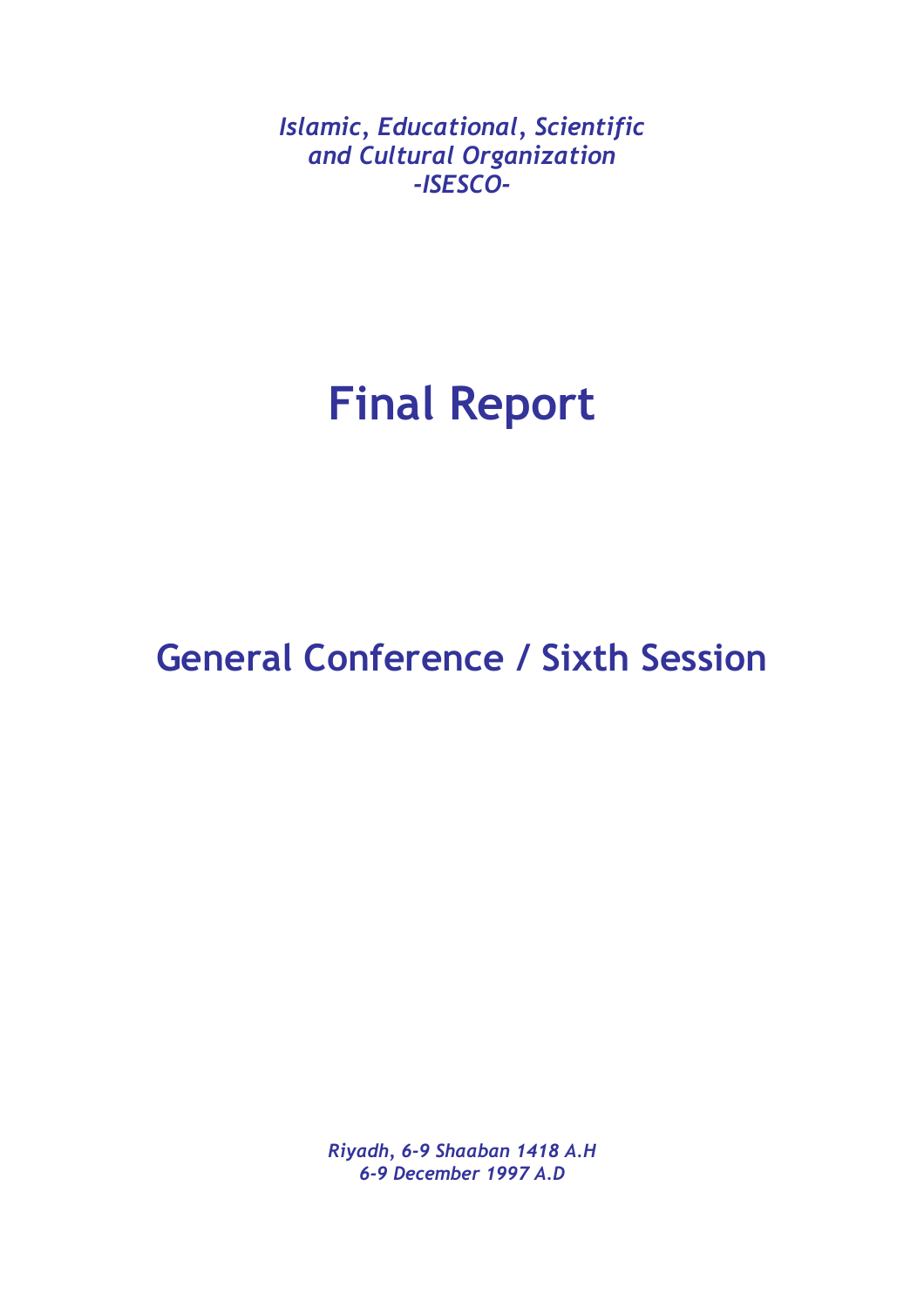The General Conference of Islamic Educational, Scientific and Cultural Organization held its regular Sixth Session, hosted by the Custodian of the Two Holy Mosques, King Fahd Ben Abdulaziz Al Saud, Sovereign of the Kingdom of Saudi Arabia, in Riyadh on 6-9 Shaaban 1418 A. H. / 6-9 December 1997 A.D.

The Session's proceedings were attended by Their Excellencies the Ministers of Education (or their representatives) members of the General Conference as well as the Secretaries General and representatives of Islamic, Arab and international organizations.

# **(Annex 1 : List of Members of the General Conference Members, Members of Delegations, and Participating Islamic, Arab And International Organizations)**

#### **Opening Session : Saturday, 6 Shaaban 1418 H (6 December 1997)**

- **1-** The Opening Session was marked by the presence of H.E. Mr. Alija Izetbegovic, President of the Republic of Bosnia-Herzegovina, as well as H.R.H. Prince Salmane, Ben Abdulaziz, Governor of the Riyadh Region, representing the Custodian of the Two Holy Mosques, King Fahd Ben Abdulaziz Al Saud, Patron of the Conference. Were also attending H.E. Muhammad Ghassan Al-Halabi, Minister of Education of the Syrian Arab Republic and President of the 5th General Conference, H.E. Dr. Khaled Ben Muhammad Al-Ankary, Minister of Higher Education in the Government of the Kingdom of Saudi Arabia, H.E. Mr. Lamine Kamara, Minister of Foreign Affairs in the Republic of Guinea and Chairman of the Executive Council, and H.E. Dr. Abdulaziz Othman Altwaijri, Director General of ISESCO. The Session was moreover attended by some members of the Government of the Kingdom of Saudi Arabia, the members of ISESCO Executive Council, members of the Islamic diplomatic corps accredited to Riyadh, Rectors of Universities of the Kingdom of Saudi Arabia, and several personalities in the fields of education and culture.
- **2.** After the recitation of some verses of the Holy Quran, H.E. Dr. Khaled Ben Muhammad Al-Ankary, Minister of Higher Education in the Government of the Kingdom of Saudi Arabia, delivered an address in which he welcomed Their Excellencies the Ministers and the members of participating delegations, wishing them a pleasant stay and success in their work. He expressed his satisfaction at the hosting by the Kingdom of Saudi Arabia of the Conference of the Islamic Educational, Scientific and Cultural Organization, which was making great strides in the international arena in its fields of competence. He lauded Dr. Abdulaziz Othman Altwaijri on the sound management of the Organization, praising the significant results achieved by the Executive Council at its 18th Session, particularly its approval of the new Three-Year Action Plan that would usher the Organization into the 21st century, in addition to the Strategy for the Development of Science and Technology in the Islamic Countries, which met the needs of Member States in the scientific and technological fields. He emphasized that the Kingdom of Saudi Arabia has spared no efforts to extend every assistance to the Islamic Organization, stating that the Kingdom of Saudi Arabia, under the directives of the Custodian of the Two Holy Mosques, His Royal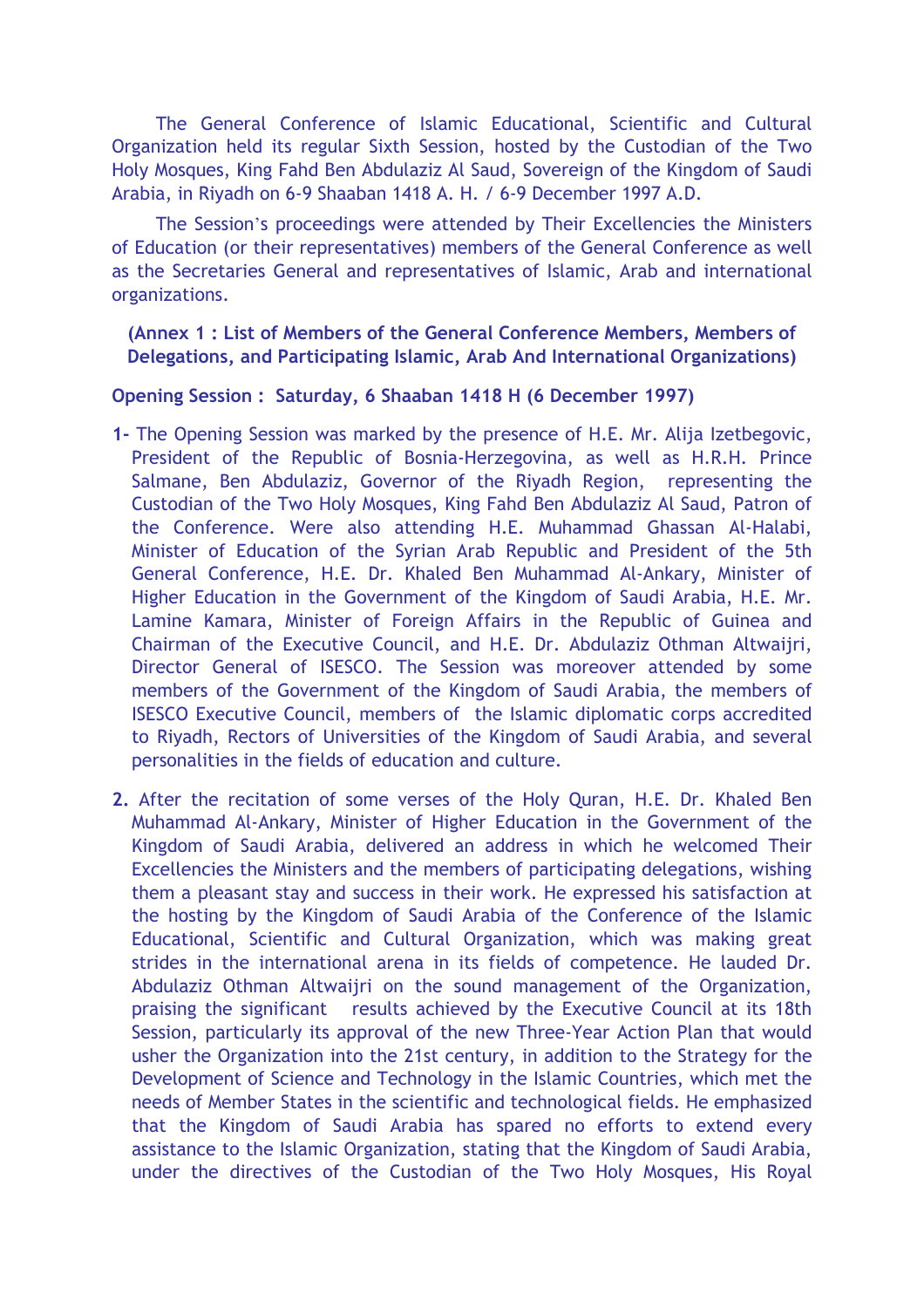Highness the Crown Prince, and His Royal Highness the Second Vice-Chairman of the Council of Ministers, attached paramount importance to supporting the Islamic institutions which strengthened joint Islamic action and stood against acts of violence and terrorism. Before concluding, H.E. the Minister reiterated his welcome to the heads and members of delegations, wishing every success to the Session.

# **(Annex 2 : Address by H.E. Dr. Khaled Ben Muhammad Al-Ankary, Minister of Higher Education in the Government of the Custodian of the Two Holy Mosques)**

**3-** H.E. Mr. Lamina Kamara, Minister of Foreign Affairs in the Republic of Guinea, Chairman of the Executive Council, delivered an address in which he first expressed to all Council members his profound thanks and gratitude for the confidence reposed in him by his election to the chairmanship of the Executive Council of the Organization. He laid stress on the distinct dimension of the 6th General Conference as a result of the generous hosting of the Session by the Custodian of the Two Holy Mosques, King Fahd Ben Abdulaziz Al Saud, Sovereign of the Kingdom of Saudi Arabia, and the gracious patronage of His Highness Prince Abdullah Ben Abdulaziz and His Highness Prince Salmane Ben Abdulaziz. He said that the session was also honoured by the presence of H.E. Mr. Alija Izetbegovic, President of the Republic of Bosnia-Herzegovina and a number of eminent scholars. He then pointed out the high standing of the Islamic Organization in the Islamic world, its high competence and its meticulous performance as a result of the wise policy of its General Directorate. The Council Chairman commended the Director General of the Organization on behalf of all members of the General Conference on the important achievements of the Organization which made of it a shining beacon and a strategic organ likely to help the Islamic world overcome the challenges of the coming century in the fields of education, science and culture.

#### **(Annex 3 : Address by H.E. Mr. Lamine Kamara, Minister of Foreign Affairs in the Republic of Guinea and Chairman of the Executive Council)**

**4-** H.E. Mr. Muhammad Ghassan Al-Halabi, Minister of Education in the Government of the Syrian Arab Republic, President of the 5th General Conference, delivered an address in which he expressed his pride and satisfaction in the opening of the Conference in Riyadh, capital of the Kingdom of Saudi Arabia, which, through its unsullied patrimony and deep-seated Islam in faith, and under the gracious aegis of the the Custodian of the Two Holy Mosques, King Fahd Ben Abdulaziz Al Saud, hoisted high the banner of Islam. He expressed sincere thanks to the King, the Government and people of the Kingdom of Saudi Arabia for their generous hospitality and the special consideration given to the proceedings of the Conference. He referred to the shared hopes of each and everyone to achieve their aspirations in the educational, scientific and cultural fields to keep abreast of the developments of 21st century. He commended the Draft Plan and Budget for the Years 1998-2000, which was a natural outcome of the accumulating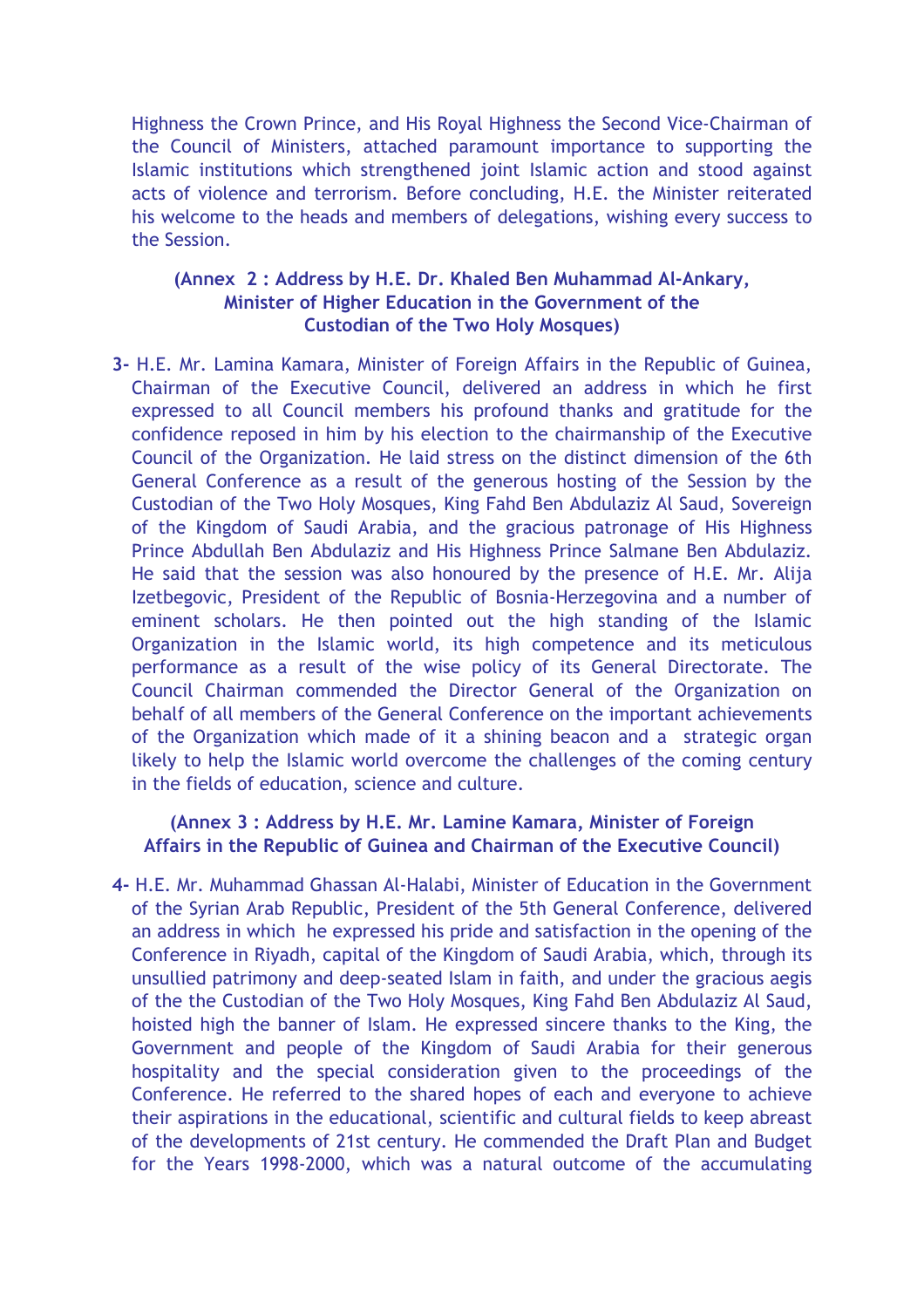experience of the Islamic Organization in the fields of joint Islamic action since its inception. He indicated that the Draft Plan reflected an innovative spirit and a concern for quality, adhering all the while to the dictates of authenticity and the preservation of Islamic identity. As he outlined, the bases of the Plan, he pointed out that it covered new fields of action urging the Member States to honer their obligations towards the Organization, and expressing the firm resolution of the Syrian Arab Republic to ensure the success of the Islamic Organization in its action. He commended the diligent efforts exerted by H.E. the Director General in developing the Organization's work to enable it to carry out its civilizational mission in the best possible manner.

# **(Annex 4 : Address by H.E. Mr. Mohammed Ghassan Al-Halabi, Minister of Education in the Government of the Syrian Arab Republic and President of the 5th General Conference)**

**5-** In his address, H.E. Dr. Abdulaziz Othman Altwaijri, Director General of the Islamic Organization, delivered an address in which he first expressed sincere gratitude to the Custodian of the Two Holy Mosques, King Fahd Ben Abdulaziz Al Saud, for bestowing his lofty patronage upon the Conference and generously hosting it. He paid tribute to his generous contributions to the Islamic Organization and joint Islamic action, expressing also his profound thanks to the trustworthy Crown Prince Abdullah Ben Abdulaziz, and His Highness Prince Salmane Ben Abdulaziz, Governor of the Riyadh Region for placing the inaugural ceremony under his kind patronage. He likewise thanked the Government of the Custodian of the Two Holy Mosques, for the generous hospitality, and warm welcome as well as for providing all means to ensure the success of the Conference. He further indicated in his address that the Three-Year Action Plan for the Years 1995-1997 was the most effective plan of the Islamic Organization; the one most likely to succeed, and the richest in term of achievements, and the widest in scale, supporting these facts by statistics.

He emphasized that ISESCO carried out its work within the framework of a comprehensive vision based on the Ummah's rich civilizational heritage; building on the firm foundations and perennial principles laid down by Islam in consonance with the requirements of human development in the Islamic world. In the light of this civilizational perspective, said the Director General, the Organization included in its draft Three-Year Action Plan for the years 1998- 2000 a set of programmes, activities and projects related to current issues and comprehensive development plans in Muslim minorities, which stem from its unwavering belief in the civilizational mission assigned to it, a mission of science, action, solidarity and cooperation, indeed a mission of intellectual security, cultural innovation and scientific excellence in all fields. He indicated that the objective was to contribute to joint Islamic action through political, diplomatic and economic channels.

He stated that the General Conference Session was of particular importance as it met at a time the world was standing on the threshold of the 21st century, the century of deep changes. The Islamic world, therefore, pinned on the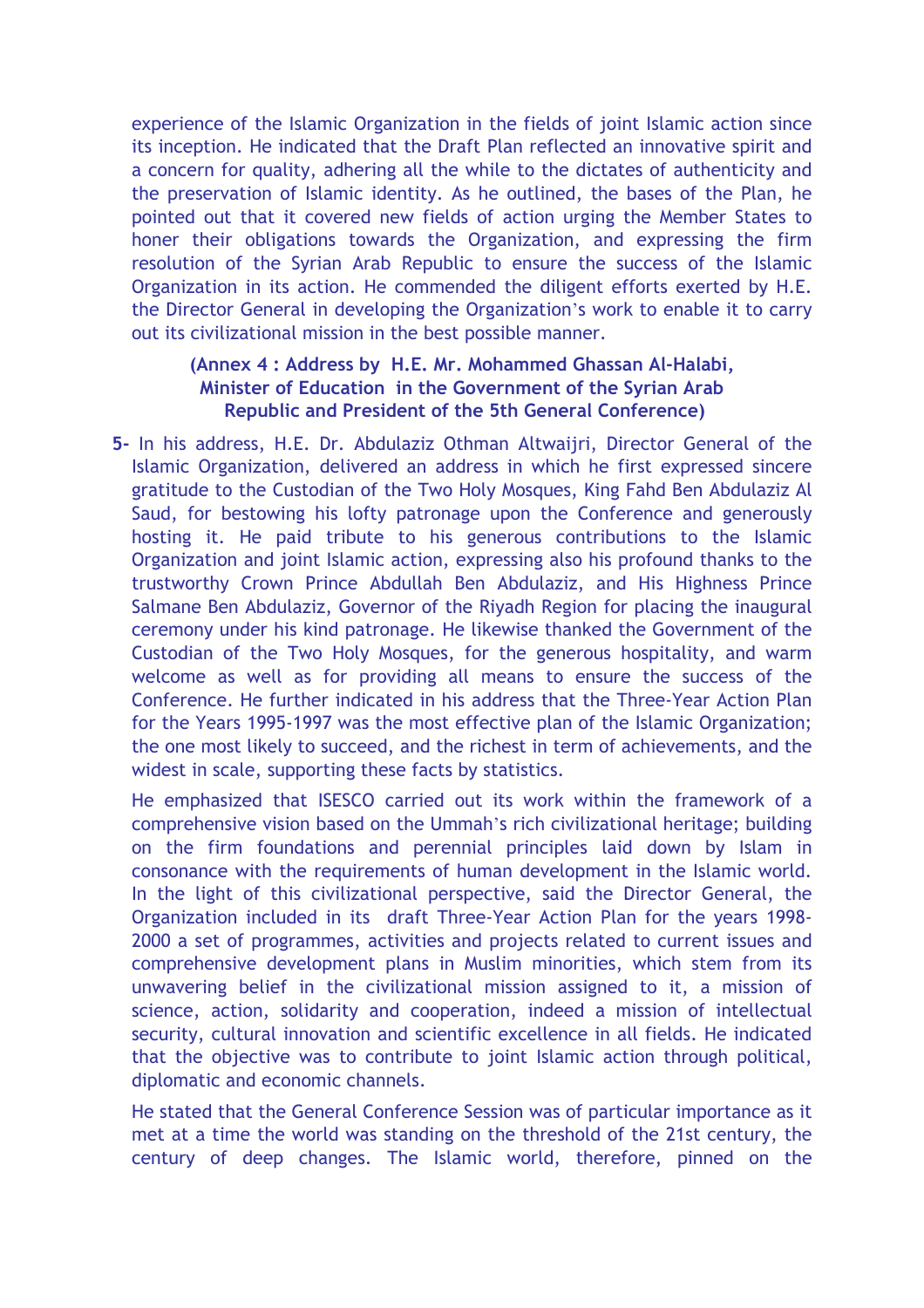Conference with great hopes and expected further action and accomplishments on the part of ISESCO.

### **(Annex 5 : Address by H.E. Dr. Abdulaziz Othman Altwaijri, Director General of ISESCO)**

**6-** His Royal Highness Prince Salmane Ben Abdulaziz delivered an address in which he welcomed H.E. Mr. Alija Izetbegovic, President of the Republic of Bosnia-Herzegovina as well as the heads and members of delegations to their second country, the cradle of the Revelation and the land of the Holy Mosques, which considered itself the home of all Muslims. He stressed that being Muslims, we are all duty-bound to bring up the younger generations on cooperation and love for the sake of God, underlining that the achievement of such an objective was largely contingent upon education, and that there was a pressing need to teach our children how to work and how to differ. He indicated that the Ummah had auspicious groundwork for cooperation and cohesion, which called for encouraging the Organization in order to promote cooperation, fraternity and solidarity among our States and peoples. He underscored that the Muslim Ummah possessed tremendous resources which would propel the Organization well ahead on the road of progress if harnessed to work righteousness. At the end of his address, he reiterated his welcome to the delegations, stressing that the Kingdom of Saudi Arabia, the country of Islamn welcomed any Islamic cooperation conducive to the objectives targeted by our righteous religion.

#### **(Annex 6 : Address by H.R.H. Prince Salmane Ben Abdulaziz Governor of the Riyadh Region)**

- **7-** On the occasion of the holding of the Board of Imam Muhammad Ben Saud Islamic University, in appreciation of the efforts exerted by H.E. Mr. Alija Izetbegovic to promote the call to God affirm His Message,defend the rights of Bosnian Muslim people, and combat for upholding righteousness and peace, and after taking cognizance of the works of His Excellency the President, the Board of the University issued Decision n 661 for the year 1418 A.H./ 1997 A.D., by virtue of which His Excellency the Bosnian President was awarded an Honorary Doctorate in the Islamic Call by Imam Muhammad Ben Saud Islamic University.
- **8-** H.E. Mr. Alija Izetbegovic took the floor and expressed his profound thanks for such a generous mark of appreciation from Imam Muhammad Ben Saud Islamic University. After expressing thanks to the University, he recalled the ferocious war which plagued his country, wreaking havoc and devastating the educational, scientific and cultural institutions. He pointed out that after the lapse of two peaceful years in his country, children had gone back to their schools, and the signs of growth had started to emerge in the country. He indicated that notwithstanding the major difficulties they faced, the Bosnian people had remained steadfast, staunchly adhering to their righteous religion. He praised the educational renaissance witnessed by the Kingdom of Saudi Arabia, commending the pioneer of that renaissance, the Custodian of the Two Holy Mosques, when he was Minister of Education. At the end of his address, he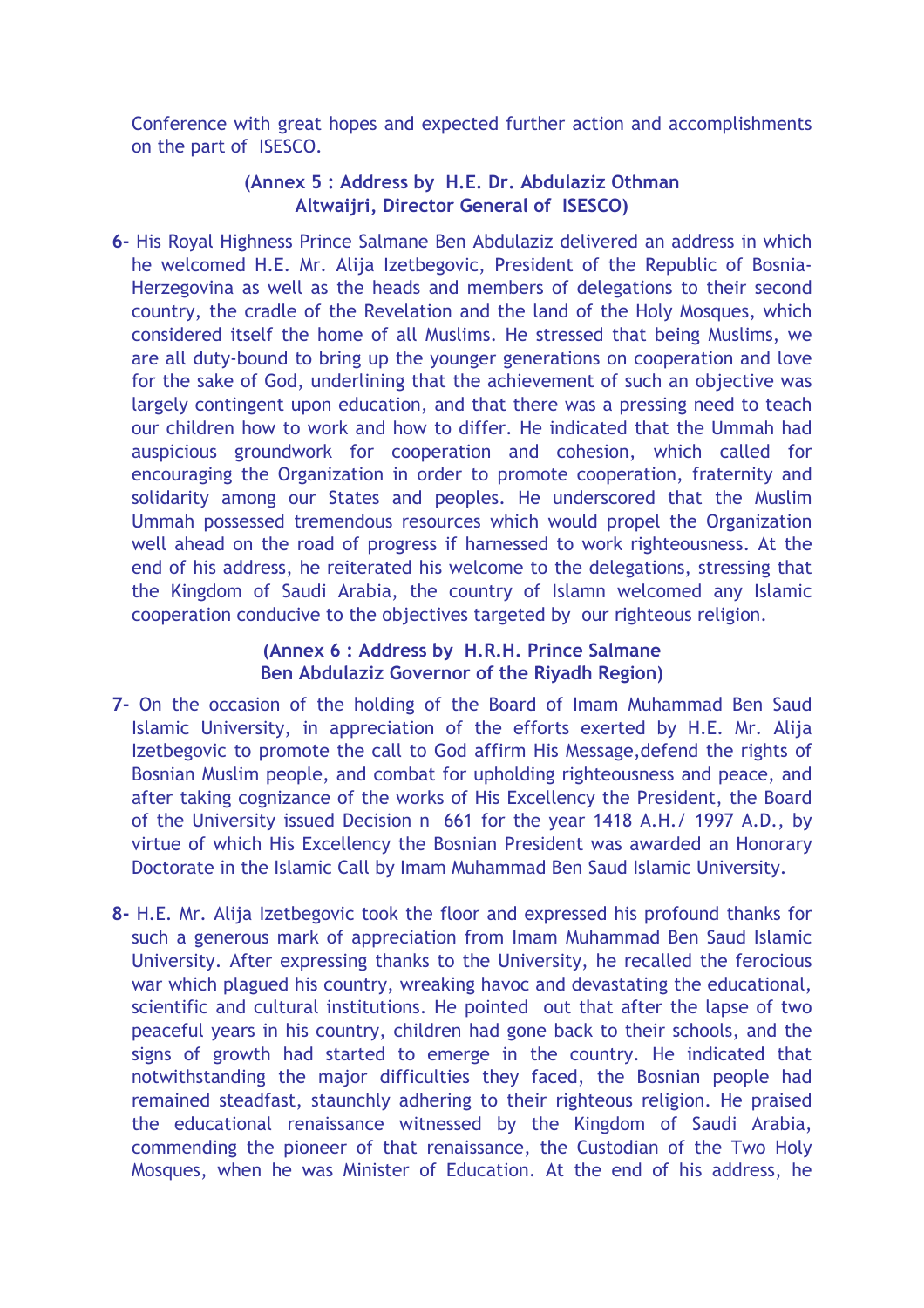thanked the Custodian of the Two Holy Mosques and his Government for their extensive support to the Muslim world, reminding that the Muslim world stood in dire need for an educational, scientific and cultural renaissance likely to enable it to overcome challenges, problems and impediments.

#### **(Annex 7 : Address by H.E. Mr. Alija Izetbegovic, President of the Republic of Bosnia-Herzegovina)**

- **9-** In appreciation by the Islamic Educational, Scientific and Cultural Organization (ISESCO), for the distinct efforts exerted in the fields of joint Islamic action and in recognition of the merit of its authors, the Organization availed itself of the convening of the 6th General Conference in the blessed land of the Kingdom of Saudi Arabia, to pay tribute to an elite of scholars in the field of political, educational, and cultural Islamic action. His Highness Prince Salmane Ben Abdulaziz presented the emblem of ISESCO to H.E. Mr. Alija Izetbegovic, President of the Republic of Bosnia-Herzegovina. H.E. Dr. Abdulaziz Othman Altwaijri, ISESCO Director General, presented the Badge of Honour of ISESCO to His Highness Prince Salmane Ben Abdulaziz, Patron of the Conference, who graciously presented the ISESCO Medal to :
	- H.E. Mr. Muhammad Ghassan Al-Halabi, Minister of Education in the Syrian Arab Republic, President of the 5th General Conference;
	- H.E. Mr. Lamine Kamara, Minister of Foreign Affairs in the Republic of Guinea, Chairman of the Executive Council;
	- H.E. Mr. Ahmed Mahtar M'Bow, Former Director General of UNESCO;
	- H.E. Dr. Mohieddin Saber, Former Director General of ALECSO;
	- H.E. Mr. Jean-Louis Roy, Secretary General of ACCT;
	- H.E. Dr. Khaled Ben Muhammad Al-Ankary, Minister of Higher Education in the Government of the Kingdom of Saudi Arabia;
- **10-** At the end of the session, the Heads and members of delegations extended their best regard to His Royal Highness Prince Salmane Ben Abdulaziz, the Patron of the Conference. A reception was held on this occasion.

# **Item 1.2 of the Agenda (Examination of credentials and the List of Delegations) (Document CG 6/97/1.2)**

**11-** The Bureau of the 5th General Conference held a meeting, in which it considered the credentials and the list of delegations and recommended that the 6th General Conference adopt the relevant resolution CG 6/97/R.1.2, taking into account Article 1 of the Rules of Procedure of the General Conference.

# **First Working Session : Saturday, 6 Shaaban 1418 H (6 December 1997)**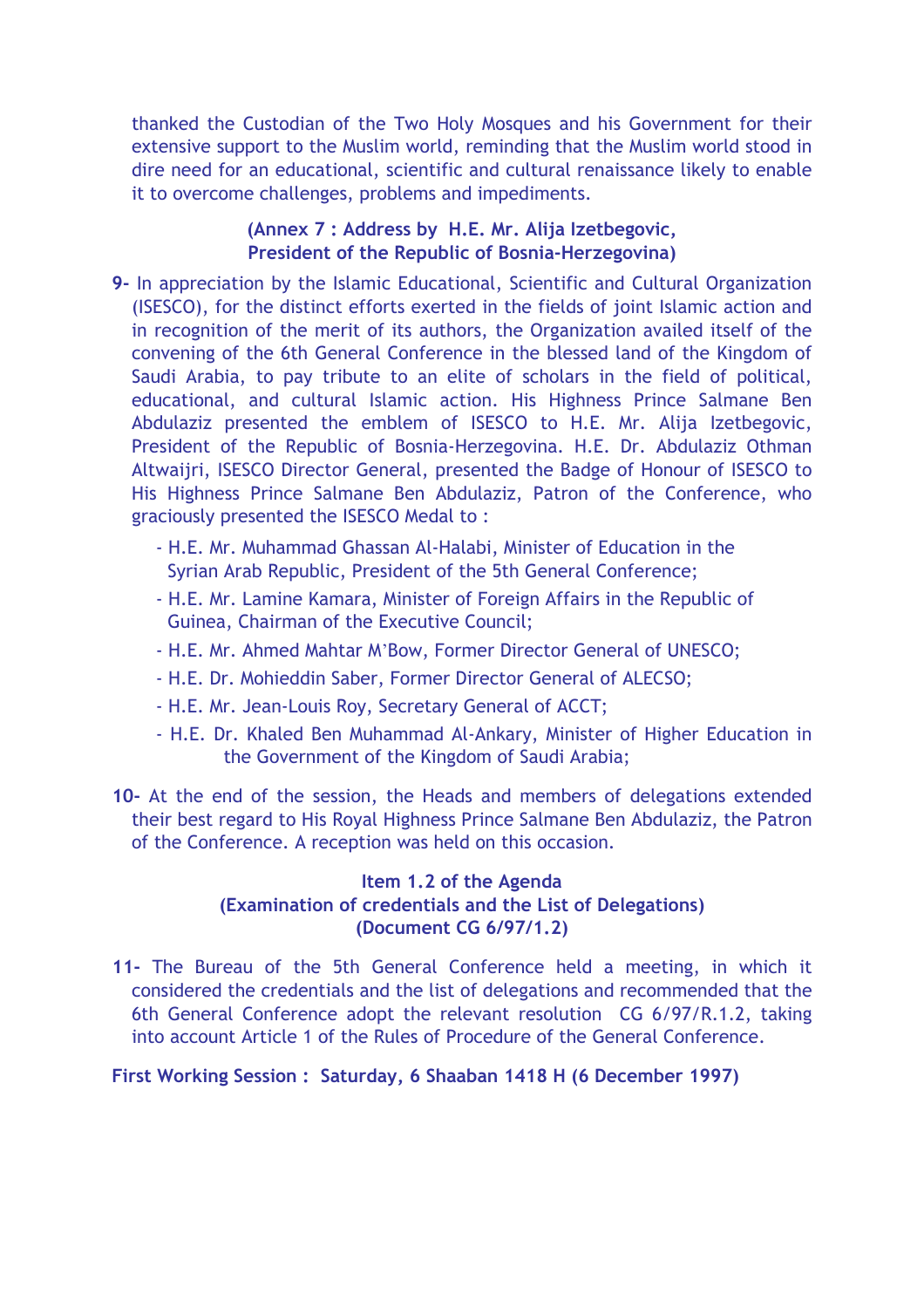#### **Morning :**

# **Item 1.2 of the Agenda (Examination of Credentials and the List of Delegations) (Document CG 6/97/1.2 Provisional)**

**12-** The 6th General Conference adopted Resolution CG6/97/R. 1.2 on the examination of credentials and the list of delegations participating in that Session, in accordance with the recommendation of the Bureau of the 5th Session of the General Conference. The following resolution was adopted :

#### **Resolution on Item 1. 2. of the Agenda (Examination of Credentials and List of Delegations ) The General Conference,**

In accordance with :

\* Article 10, paragraphs 1 and 5 of the Charter;

- \* Articles 1-5 of the Rules of Procedure of the General Conference;
- Having considered document C.G. 6/97/1.2 (Provisional) containing the list of participants in the 6th Session of the General Conference;
- Taking into account the recommendation of the Bureau of the 5th General Conference to adopt the said list;
- Considering the deliberations which have taken place,

#### **Decides the following :**

- **1.** Adopts the list of participants in the 6th General Conference as contained in Document CG. 6/97/1.2 Adopted and annexes it to the Final Report of the 6th General Conference; (Annex n 1)
- **2.** Invites the Member States to take into account the provisions of Article 1 of he Rules of Procedure of the General Conference upon setting up their delegations.

**Item 1.3 of the Agenda (Adoption of the Agenda) (Document CG 6/97/1.3)** 

**13-** Having considered the Draft Agenda, the Conference adopted it as per annexed version (Document CG 6/97/1.3 Adopted (Annex n 8). It took the following Resolution :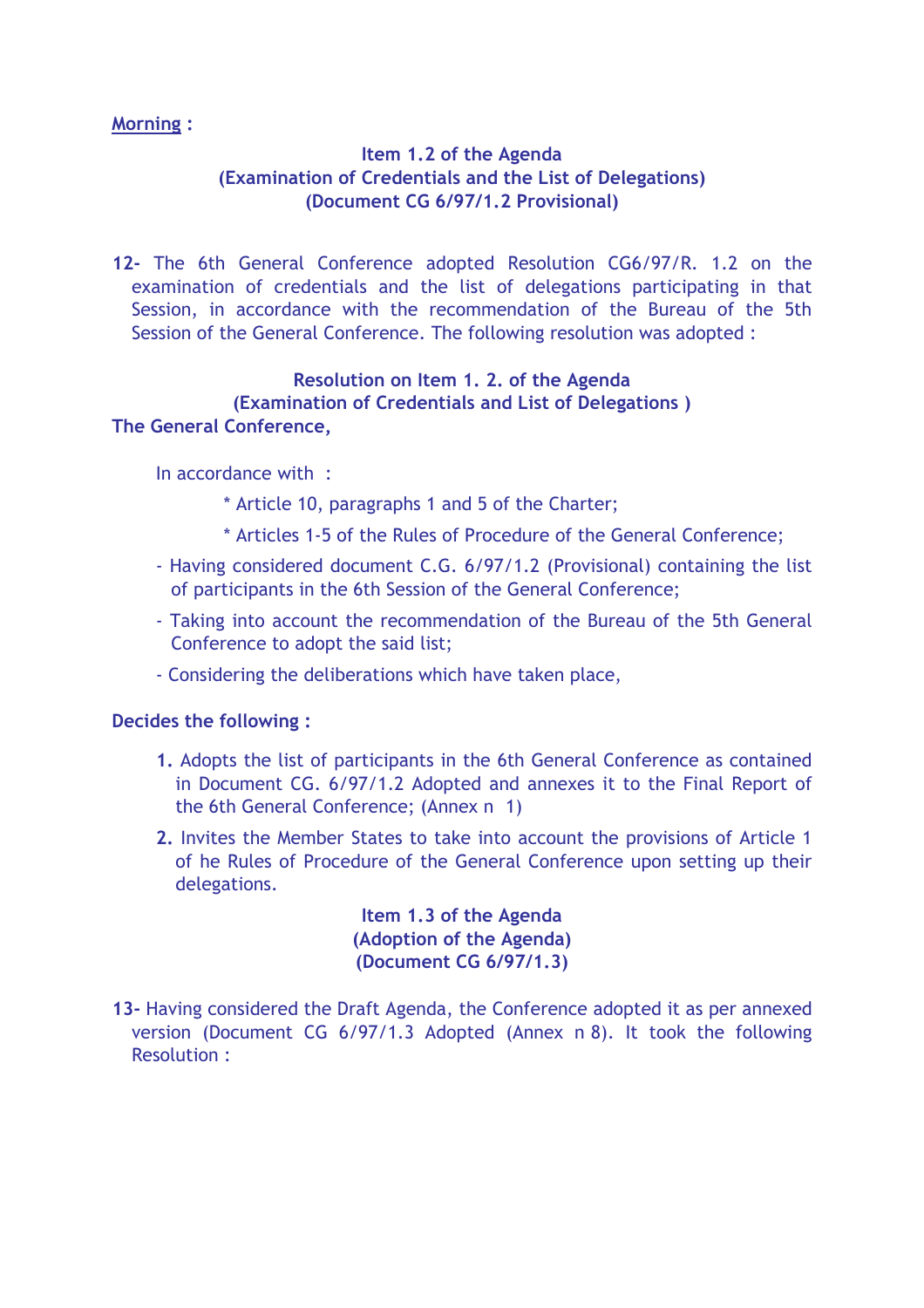#### **Resolution on Item 1. 3. of the Agenda (Adoption of the Agenda )**

#### **The General Conference,**

- In accordance with Articles 12-17 of the Rules of Procedure;
- Having considered the Draft Agenda of its Sixth Session contained in Document CG. 6/97/1.3 Provisional (Rev.4);
- Taking into account Decision CE 18/97/D. 5.2 (b), adopted by the Executive Council at its 18th Session, recommending that the General Conference adopt the Agenda contained in the proposed document;
- Considering the deliberations which have taken place,

#### **Decides the following :**

Adopts the Agenda of its Sixth Session as contained in Document CG. 6/97/1.3 Adopted and annexes it to the Final Report of the Sixth General Conference.

#### **Item 1.4 of the Agenda**

#### **(Adoption of the Agenda) (Document CG 6/97/1.4 Provisional, Rev.4)**

**14-** Having considered the Draft Programme, the Conference decided that its working hours would be from 09:00 a.m. to 02:00 p.m. in the first and third days, and from 09:00 a.m. to 12:00 a.m. and 5:30 p.m. to 7:30 p.m. in the second day, as contained in Document CG 6/97/1.4 Adopted (Annex n 9). It took the following Resolution :

# **Resolution on Item 1.4 of the Agenda (Adoption of the Programme )**

- Recalling Resolution CG. 5/94/R.6.1 adopted by the General Conference at its Fifth Session deciding to hold its Sixth session in the first half of December 1997;
- Considering Resolution CG. 6/97/1.3 adopting the Agenda of the Sixth General Conference as contained in Document CG 6/97/1.3 Adopted;
- Having considered the Draft Programme contained in Document CG 6/97/1.4 Provisional (Rev. 4);
- Considering Decision CE 18/97/D. 5.2 (b) adopted by the Executive Council at its 18th Session, recommending that the Sixth General Conference adopt the programme of work as per the proposed document;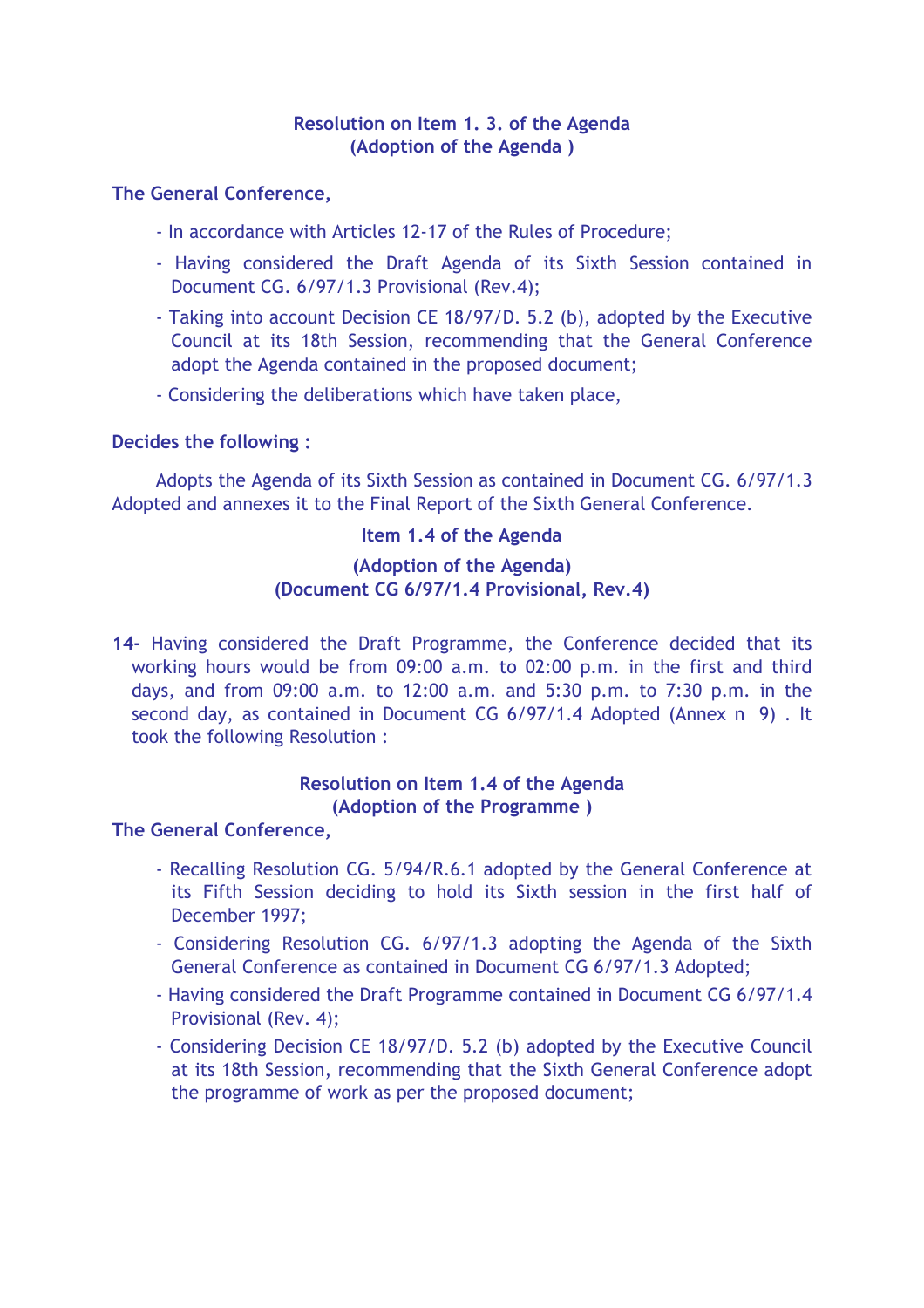#### **Decides the following :**

- **1.** Adopts the Programme as contained in Document CG 6/97/1.4 adopted and annexes it to its Final Report of the Sixth Session of the General Conference.
- **2.** Adopts a one-session programme of work in the first and third days and a two-session programme of work in the second day.

# **Item 1.5. of the Agenda (Composition of the Conference Bureau )**

**15-** The Conference approved unanimously the election of H.E. Dr. Khaled Ben Muhammad Al-Ankary, Minister of Higher Education in the Government of the Custodian of the Two Holy Mosques, as President of the Sixth Session of the General Conference, and set up its Bureau as per the Resolution hereunder :

#### **Resolution on Item 1.5. of the Agenda (Composition of the Conference Bureau )**

# **The General Conference,**

- In accordance with the following :
	- \* Article 10, paragraph 2 of the Charter;
	- \* Articles 8 and 9 of the Rules of Procedure of the General Conference;
- Having considered Document CG 6/97/1.5 on the election of the Bureau of the 6th Session of the General Conference;
- Taking into account Resolution CG 6/97/D. 1.4 it adopted on the Programme of work and the proposed committees;
- Paying tribute to the Host Country, the Kingdom of Saudi Arabia;
- Abiding by the principle of geographical distribution;
- In accordance with the unanimity of views expressed;

# **Decides the following :**

Agrees on the following composition of the Bureau of the 6th General Conference :

 *President of the Conference :* Kingdom of Saudi Arabia

# *Vice-Presidents :*

- **1-** Republic of Chad
- **2-** Malaysia
- **3-** Arab Republic of Egypt

# *General Rapporteur :*

Syrian Arab Republic :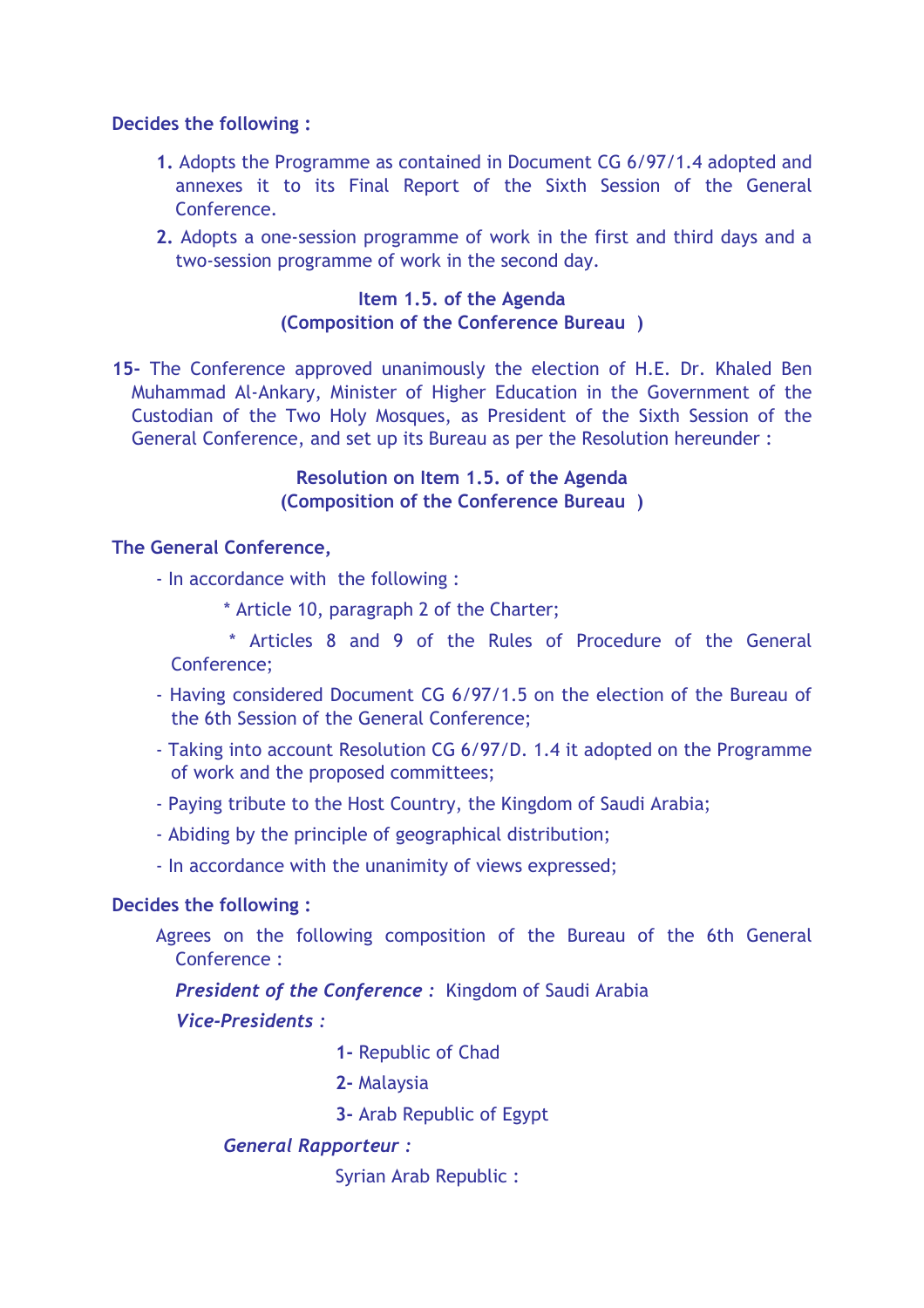#### **Chairman of the Programmes Committee** :

People's Republic of Bangladesh :

# **Chairman of the Administrative, Financial and Legal Affairs Committee** :

#### Republic of Tunisia

- **16-** H.E. Mr. Muhammad Ghassan Al-Halabi, President of the 5th General Conference, then took the floor and affirmed that the Session was, indeed, a distinct session. He commended the genuine interaction among the members of the Executive Council, extending, by the same token, his heartfelt thanks to the Organization's General Directorate for the earnest action and fruitful follow-up it had carried out during the three years he had spent in the chairmanship of the General Conference. He, in particular, thanked the Director General in person for his sound management of the Organization and the the quantity and quality of programmes implemented by the Organization. He further considered that the Organization was, thanks to God, making much headway on the path of flourishment indicating that his country was beseeching the General Conference, through him; to re-elect the Director General for two new terms (i.e. 6 years). This proposal, he argued, was not inconsistent, in any respect, with the Organization's Charter or the General Conference's Rules of Procedure. He concluded by inviting H.E. Dr. Khaled Ben Muhammad Al-Ankary to take over the chair and also invited the General Rapporteur.
- **17-** H.E. Dr. Khaled Ben Muhammad Al-Ankary, Minister of Higher Education in the Government of the Kingdom of Saudi Arabia, took over the chairmanship of the Conference and began his address by thanking his predecessor for his commendable and praiseworthy efforts. He, then, extended his thanks to the Chairman of the Executive Council, giving vent, at the same time, to his appreciation for the Organization's efforts exerted under the administration of H.E. Dr. Abdulaziz Othman Altwaijri, and concluded by addressing his heartfelt thanks to the Member States for the confidence they reposed in him.

#### **Item 1.1 of the Agenda**

#### **(Membership of Bosnia-Herzegovina and Amendment of Article 6 of the Charter and Article 2 of the Observer Status Regulations) (Document CG 6/97/1.1 )**

**18-** The Director General took the floor and presented the document relating to the membership of the Republic of Bosnia-Herzegovina, pointing out the need to amend Article 6 of the Charter and Article 2 of the Observer Status Regulations with a view to keeping the Republic of Bosnia-Herzegovina as full member of the Organization.

After deliberations, the Conference took the following Resolution :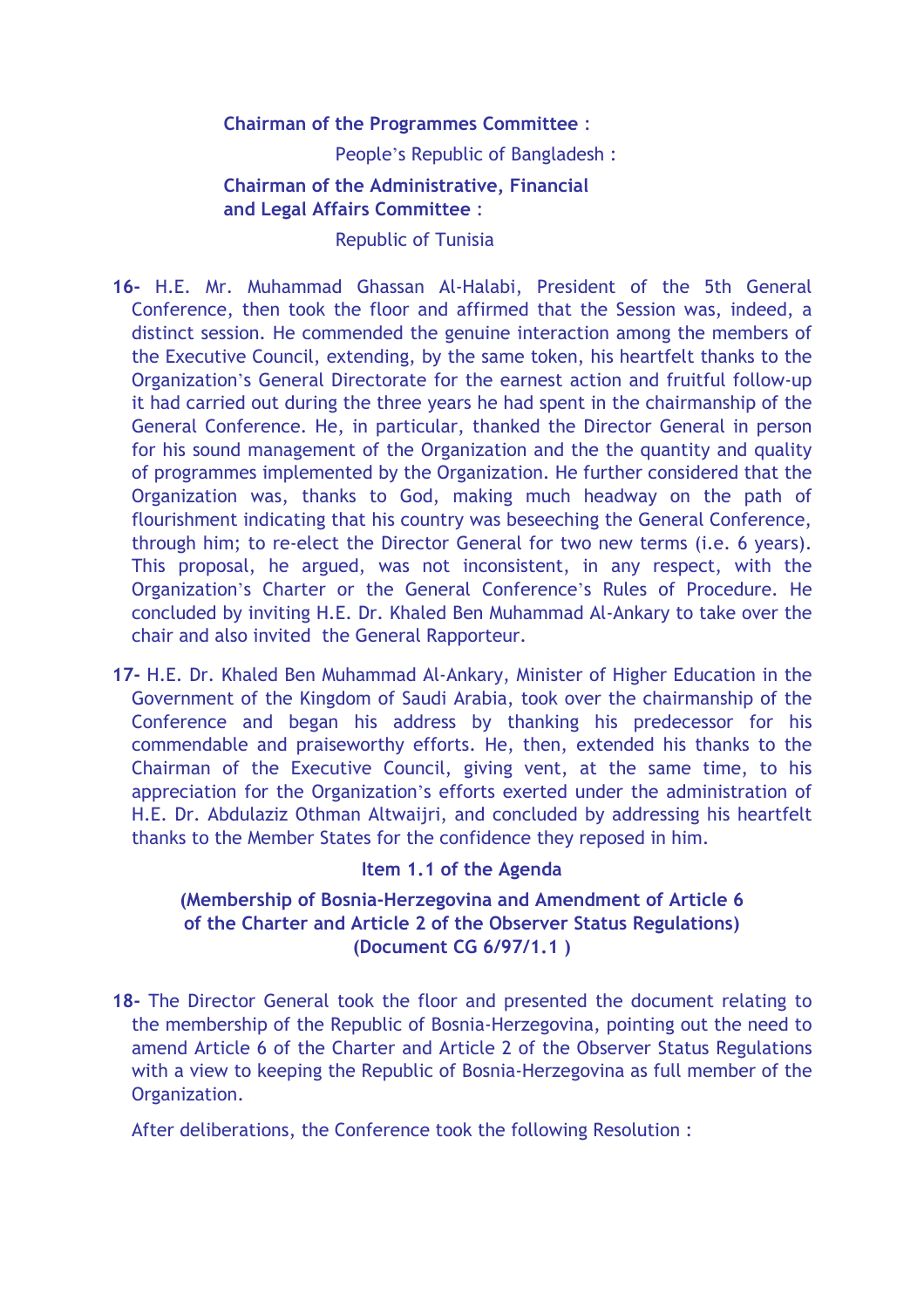# **Resolution on Item 1.1 of the Agenda (Membership of Bosnia-Herzegovina and Amendment of Article 6 of the Charter and Article 2 of the Observer Status Regulations)**

# **The General Conference,**

- Considering the provisions of Article 20 of the Charter of the Organization;
- Considering the deliberations of the Executive Council at its 18th Session on the membership of Bosnia-Herzegovina submitted by the Director General, and considering further Decision CE 18/97/D. 5.2 (b) which was adopted by the Executive Council and in which the Council recommended that the General Conference adopt the amendments;
- Having considered the document CG. 6/97/1.1 and taking into account the correspondence of the General Directorate in the regard, in accordance with the provisions of Article 20 of the Charter;
- Considering the Member States 'unanimous approval of the amendments attached to the said document;
- Considering the deliberations which have taken place,

#### **Decides the following :**

- **1.** Amends Article 6 of the Charter and Article 2 of the Observer Status Regulations as contained in Doc. CG 6/97/1.1;
- **2.** Fixes the contribution of Bosnia-Herezgovina at 1% of the Organization's budget.
- **19-** H.E. Mr. Fakhruddin Rizvanbegovic, Minister of Education, Science, culture and Sports in the Republic of Bosnia-Herzegovina, then took the floor and expressed his profound gratitude on behalf of the Bosnian Government and people for amending the Organization's Regulations in order to retain the membership of the Republic of Bosnia-Herzegovina.

**Item 2.1 of the Agenda (Report of the Executive Council ) (Doc. CG 6/97/2.1)** 

**20-** H.E. The Chairman of the Executive Council submitted a report summarizing the activities of the Executive Council between the 5th and 6th Sessions of the General Conference, particularly with regard to the revision of the Rules of Procedure and the Internal Regulations of the Organization; namely renewing the membership of the Financial Control Committee, instating the post of internal financial controller, appointing the Deputy Director General, raising the External Relations and Cooperation Division to the level of Directorate and setting up a committee for the evaluation of cooperation programmes and agreements concluded in this regard. He pointed out that the Council had considered the Director General's reports on the Organization's activities and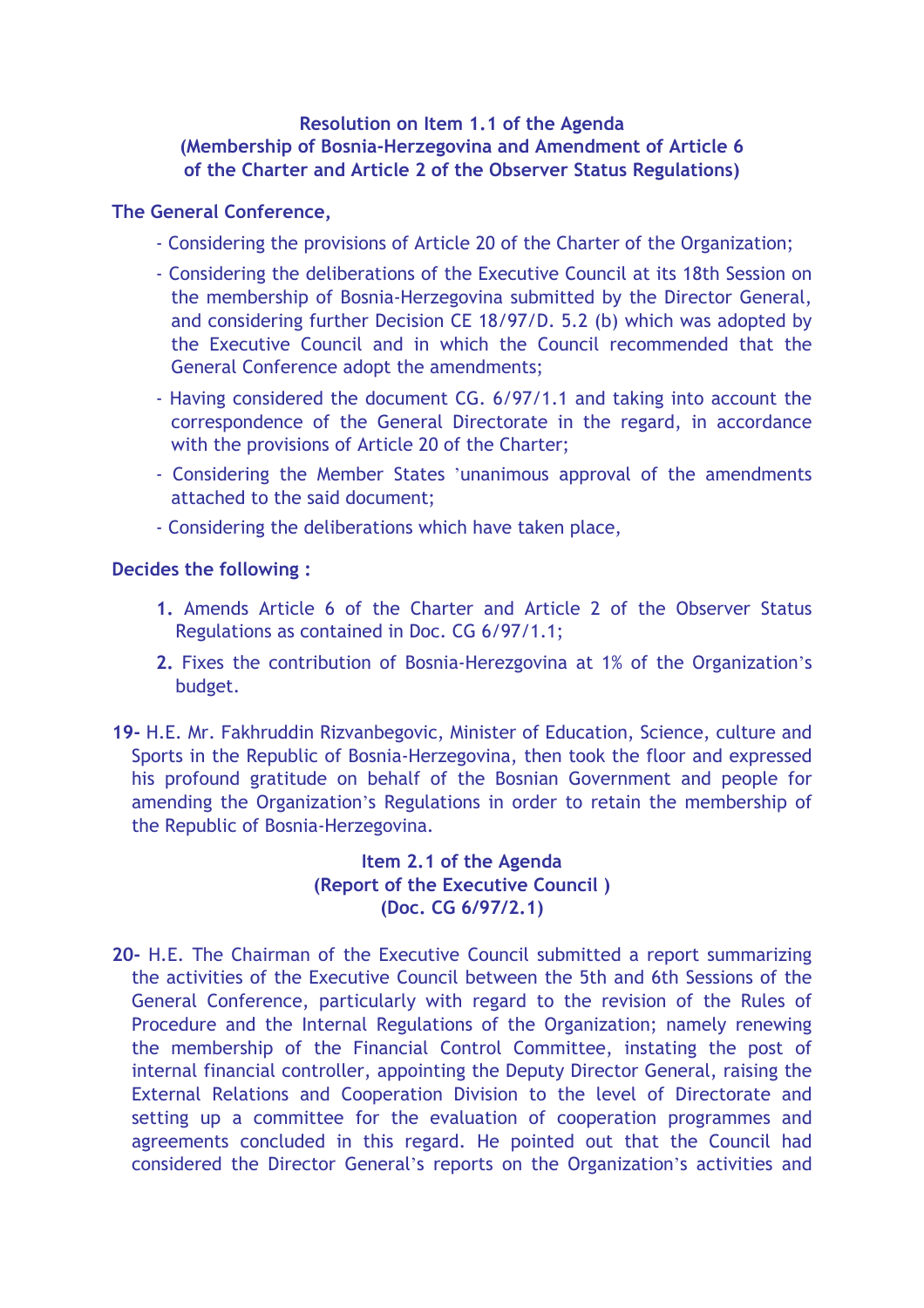achievements, and commended in this regard the efforts made to implement as many activities and programmes as possible. He also praised the continued expansion of cooperation activities with international and regional organizations, as well as with Arab and Islamic institutions. The Council had also considered the proposed amendments to the Organization's Medium-Term Action Plan for the Years 1991-2000, and the major comprehensive and strategic projects to be financed by extra-budgetary sources. The Conference then adopted the following Resolution :

#### **Resolution on Item 2.1 of the Agenda (Report of the Executive Council)**

# **The General Conference,**

- In accordance with Article 4 of the Rules of Procedure of the General Conference;
- Having considered the Report of the Executive Council contained in Document CG 6/97/2.1;
- Having heard the report and the presentation delivered by the Chairman of the Executive Council;
- Considering the deliberations which have taken place;

# **Decides the following :**

- **1.** Takes note of the Report of the Executive Council contained in Document CG 6/97/2.1;
- **2.** Commends the efforts made by the Chairman of the Executive Council and by the distinguished Council members to provide sustained support to the Organization and to its Director General.

**Second Working Session : Saturday, 6 Shaaban 1418 H (6 December 1997)** 

#### **Afternoon :**

#### **Item 2.2 of the Agenda**

**(Report of the Director General on the Organization's Activities between the Fifth and Sixth Sessions of the General Conference) (Documents : CG 6/97/2.2 Part 1, CG 6/97/2.2 Part 2 and addendum, CG 6/97/2.2 Part 3)** 

**21-** The Director General talked about the important achievements and distinct contributions of the Islamic Organization in its fields of competence during the previous Plan of Action. He highlighted the marked increase in the number of scheduled and implemented activities as compared to the Action Plan for the Years 1991-1994, which showed the steady development witnessed by the Organization in line with the directives of the General Conference and the Executive Council and the efforts of the Organization's personnel.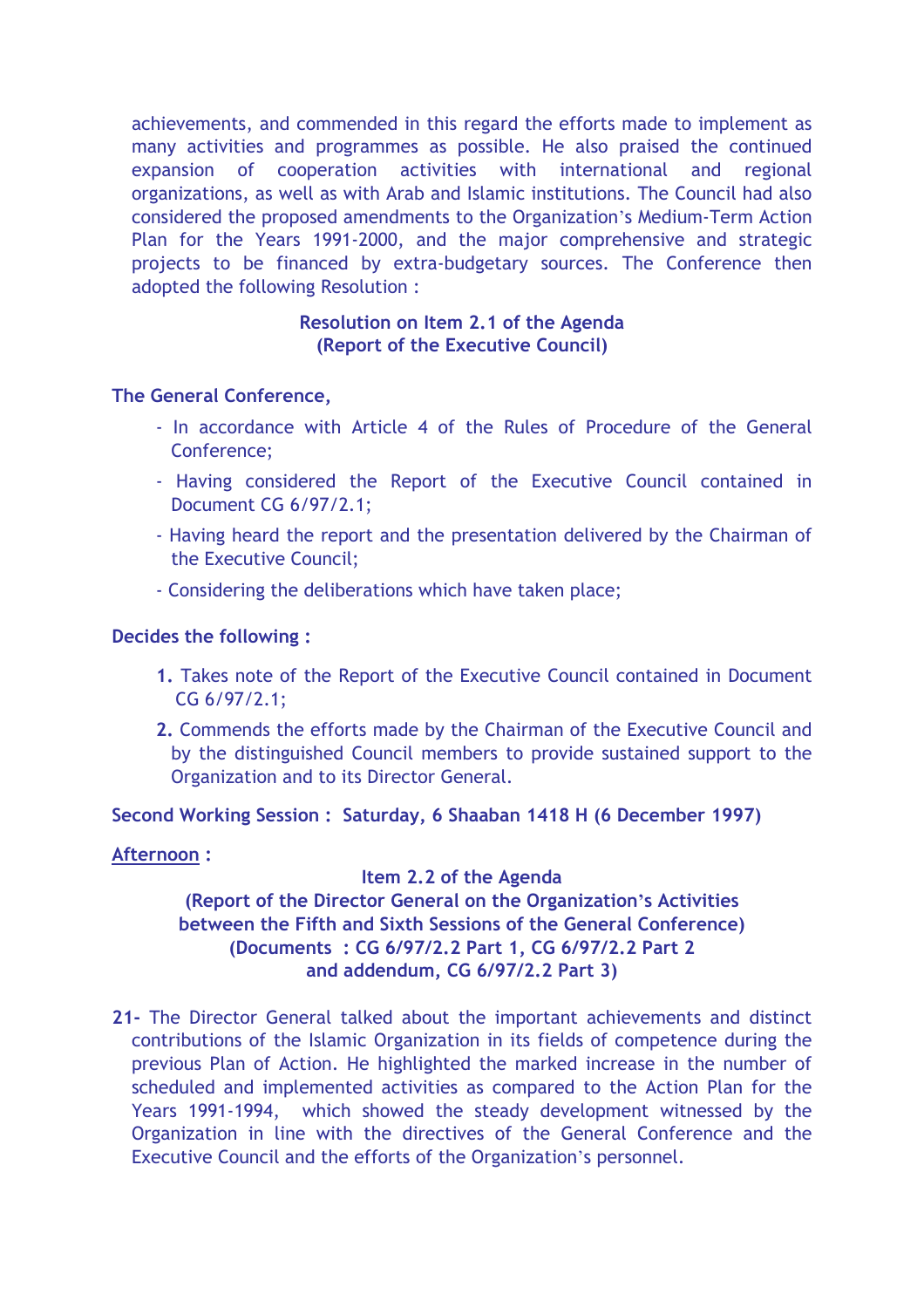The Report of the Director General on the activities of the Organization between the 5th and 6th General Conference Session gave a detailed account of the achievements realized in programmes and activities whether with regard to the activities of the Director General or the implementation of the Three-year Plan of Action in the fields of education, science, culture, communication, external relations, cooperation and support progammes in the press, documentation and information.

With regard to the activities of the Director General, they geared to strengthening the presence of the Organization and harnessing its programmes and activities for developmental purposes. The visits of the Director General to some Member States and to a number of international and regional institutions attracted the membership of three new states to the Organization, namely, the Republic of Kazakhstan, the Republic of Kyrgyzstan and the Republic of Suriname. The Organization's presence was also reinforced in the international arena and on the level of raising awareness about its civilizational mission. These visits also enabled the Director to identify the pressing needs of educational, scientific and cultural institutions of several Member States and Muslim minorities.

Regarding the implementation of programmes and activities in three areas of the Organization's activities, namely human resource development, training cadres in Member and non-Member States and providing technical and financial assistance to researchers, educational and scientific institutions, cultural centres inside and outside Member States, book-writing, translation and publishing. The rate of implementation soared to exceptional and unprecedented levels in the life of the Organization, particularly in the last year of the Plan of Action. Moreover, activities were diversified extensively, as reflected, for instance, in the gearing of activities for benefit of Muslim minorities in the Peoples 'Republic of China and the Republic of Suriname.

The report of the Director General highlighted cooperation relations between the Organization and ninety Islamic, international, regional and national organizations and institutions in its fields of competence. In this connection, experience had proven the validity of such cooperation and its effectiveness, and enhanced the standing of the Organization amidst similar organizations, enabling it to implement about 400 activities with the cooperation of these organizations by means of additional resources that stood at eleven million dollars, in contrast with 2.5 million during the previous Action Plan.

**22-** Then, Heads of delegation from the following Member States took the floor : Brunei Darussalam, Morocco, the Sudan, Azerbaijan, Egypt, Niger, Tajikistan, Iran, Mali, Senegal, Tunisia, Mauritania, Malaysia, United Arab Emirates, Bahrain, Libya, Palestine, Pakistan, Kuwait, Bosnia-Herzegovina, Somalia, Gabon, Gambia, Benin, Jordan, Chad, Sierra Leone, Comoros, Indonesia, Yemen and Bangladesh. They all extended heartfelt thanks to the Custodian of the Two Holy Mosques and the Government of the Kingdom of Saudi Arabia, in recognition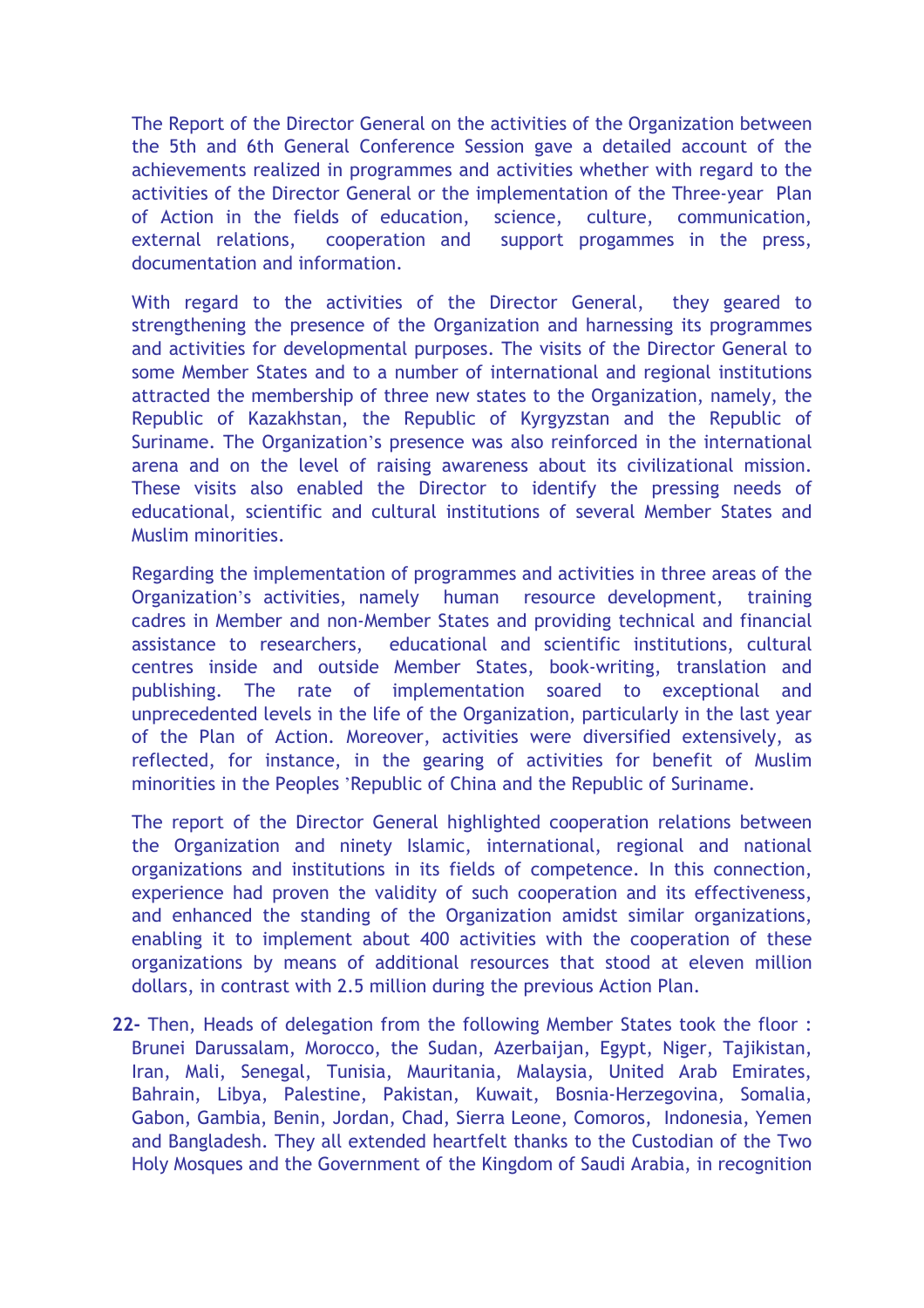of the generous hospitality and boundless care bestowed on the General Conference and the Executive Council all along their proceedings. They, further, congratulated H.E Dr. Khaled Muhammad Al-Ankary on his election as President of the Sixth General Conference and addressed their warm thanks to the Director General and his assistants for the efforts they had exerted with a view to implementing of the largest number of the activities and programmes of the last Action Plan. On the same occasion, the Heads of delegation congratulated the Director General for the outstanding results achieved during that three-year period. They concluded their debates by issuing the following recommendations:

- Work on disseminating the Arabic language as a medium of communication among the Muslim peoples and promote Quranic schools;

- Bring the views of Muslims closer together to arrive at a harmonious approach to the major issues challenging mankind;

- Correct the image of Islam by means of setting up a sound information policy based on scientific principles, and harnessing Internet facilities;

- Promote science and technology and create centres for scientific excellence and human resource development;

- Popularize education at all levels and attach further attention to technical and vocational education;

- Exert further efforts in the fields of standardizing the Quranic script for transcribing the languages of Muslim peoples;

- Work out and implement programmes geared to eliminate poverty through literacy;

- Set up ISESCO's offices and regional units in order to activate Islamic solidarity within the Organization's fields of competence;

- Show more interest in Islamic manuscripts in cooperation with ALECSO's Manuscripts Centre or any other specialized centres;

After deliberations, the General Conference took the following Resolution :

#### **Resolution on Item 2.2. of the Agenda (Report of the Director General on the Organization's Activities between the Fifth and Sixth Sessions of the General Conference)**

- In accordance with Article 14 of the Rules of Procedure of the General Conference;
- Recalling Resolution CG 5/94/R. 3.1 adopted by the General Conference at its Fifth Session on the Plan and Budget for the Years 1995-1997;
- Having considered the Report of the Director General on the Organization's activities between the Fifth and Sixth sessions of the General Conference, in its three parts, contained in documents CG 6/97/2.2 P 1, CG 6/97/2.2 P 2 and addendum, and CG 6/97/2.2 P 3 ;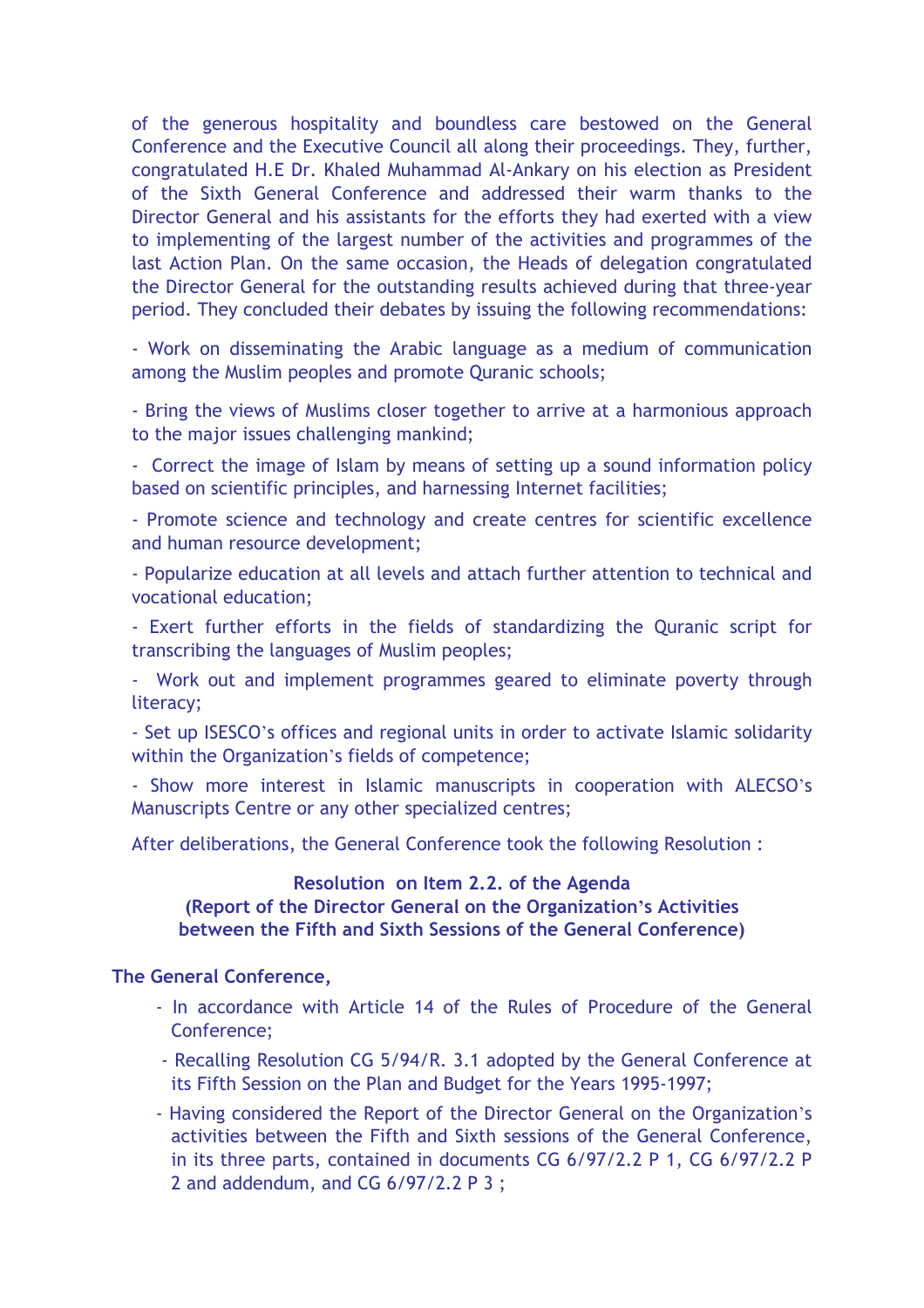- Considering the decisions adopted by the Executive Council at its three previous sessions on its report approving all its parts and agreeing to submit it to the Sixth General Conference and recommending its adoption;
- Having heard the presentation of the Director General on this issue;
- Considering the deliberations which have taken place;

#### **Decides the following :**

- **1.** Adopts the report of the Director General on the Organization's activities between the Fifth and Sixth General Conference Sessions, in its three parts, contained in documents CG6 /97/2.2 P 1, CG 6/97/2.2 P 2 and addendum, and CG 6/97/2.2 P 3 ;
- **2.** Thanks the Director General for his sound implementation of the resolutions adopted by the General Conference at its successive sessions, for his activation of the role of the Organization at international level in its fields of competence, for having implemented the major part of the plan's programmes and of the budget for the Financial Years 1995-1997 and for rationalizing expenditures;
- **3.** Requests Member States to consolidate the Organization by settling their full contributions to it.
- **23-** The representatives of the international and regional organizations participating in the Conference, namely ACCT, ABEGS, OIC General Secretariat, UNESCO, UNEP, WIPO and ALECSO took the floor and thanked the King, Government and people of the Kingdom of Saudi Arabia for their warm welcome and generous hospitality. They also expressed thanks to the Director General for the distinct achievements made by the Organization, stressing their determination to consolidate cooperation ties with the Islamic Organization. They then put forward the following proposals :

- Counter the tendentious allegations levelled against Islam;

- Set up a data bank for the development of science and technology in the Islamic world;

 -Support joint Islamic action through the activation of inter-civilizational dialogue in order to reinforce peace, tolerance and coexistence worldwide;

- Cooperate with UNESCO in setting up an itinerant exhibition to raise awaerness about the contributions of Muslim scholars in the fields of education, culture and applied science;

- Cooperate for holding a symposium on environmental values in Islam.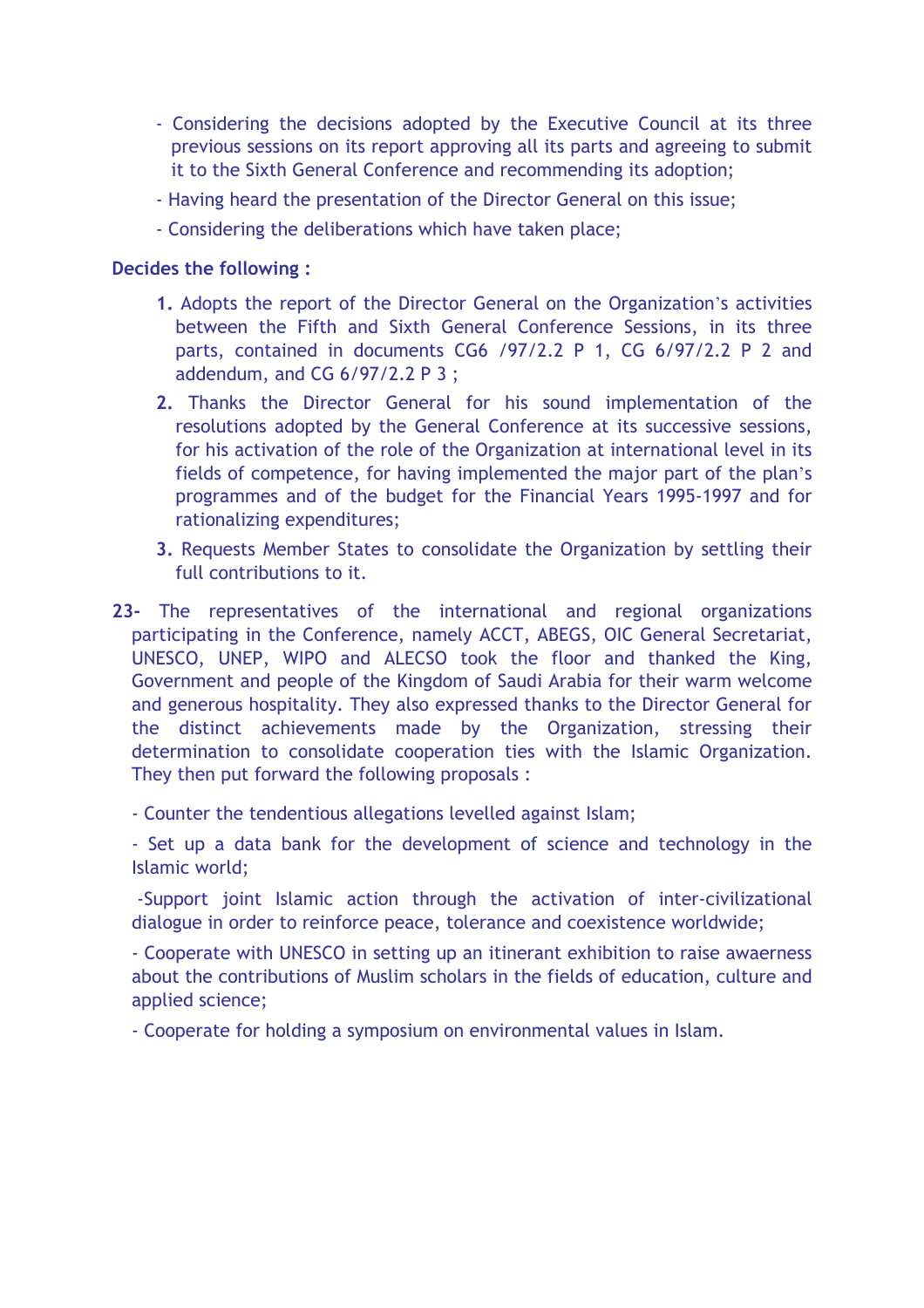**Third Working Session : Sunday, 7 Shaaban 1418 H (7 December 1997)** 

**Morning :** 

# **Item 3.2 of the Agenda (Construction of the Organization's Headquarters) (Document CG 6/97/3.2)**

**24-** The Director General reviewed the contacts he had made with a view to ensuring the Construction of a permanent headquarters of the Organization in the Seat Country, pointing out the royal gesture bestowed by His Majesty King Hassan II, Sovereign of the Kingdom of Morocco, consisting in the allocation of a plot of land for this purpose, in addition to the generous promise of His Highness Sheikh Zayed Ben Sultan Al-Nahyan, President of the State of the United Arab Emirates, to finance the construction of the Organization's headquarters. He also mentioned, with further gratitude, that the Government of the Kingdom of Morocco had taken the decision of exchanging the plot of land.

The Conference then took the following Resolution :

# **Resolution on Item 3.2 of the Agenda (Construction of the Organization's Headquarters)**

# **The General Conference,**

- Recalling the deliberations which have taken place at the General Conference's previous sessions in connection with the ôConstruction of the Organization's Headquarters¤, particularly Resolution CG 5/94/R 3.3 adopted by the Fifth General Conference Session, in which the Conference called upon the Executive Council to support the Director General's efforts regarding the construction of a perrmanent headquarters for the Organization and to follow up the issue at each of its sessions;
- Considering the decisions adopted by the Executive Council at its previous sessions:
- Having examined the Director General's Report on the Construction of the Organization's Headquarters contained in Doc. CG 6/97/3.2;
- Having heard the presentation of the Director General;
- Considering the deliberations which have taken place;

#### **Decides the following :**

**1.** Thanks the Government of the Kingdom of Morocco for its readiness to support the Director General's efforts regarding the construction of a permanent headquarters for the Organization and its affirmation that it will continue to provide every assistance to enable the Organization to carry out its civilizational mission;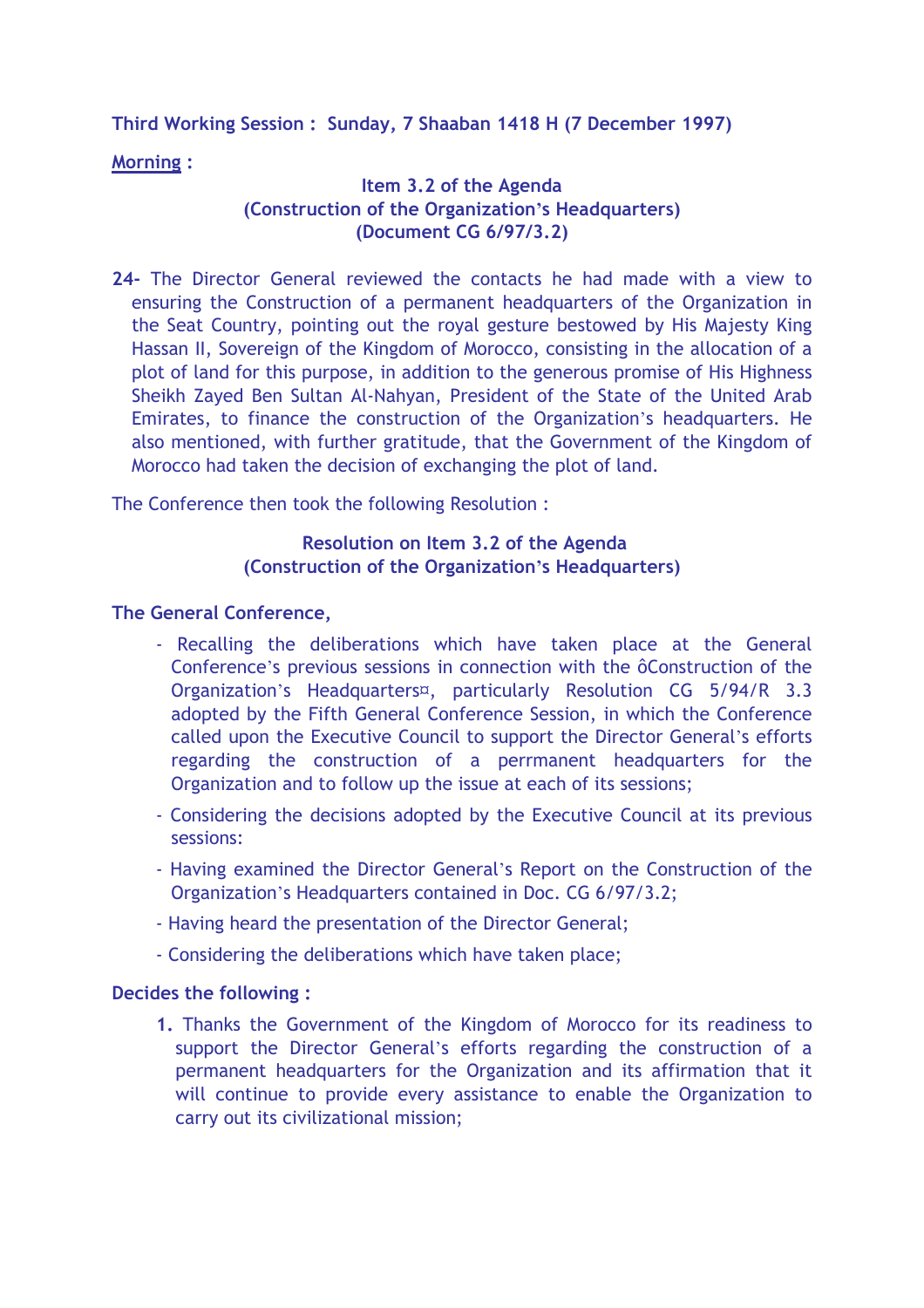- **2.** Thanks His Highness Sheikh Zayed Ibn Sultan Al-Nahyan Head of State of the United Arab Emirates for his benevolent contribution to the sponsoring of the construction of the Islamic Organization's headquarters;
- **3.** Thanks the Director General for his efforts in this regard, and invites him to pursue these efforts;
- **4**. Invites the Executive Council to support the Director General's efforts and follow up the matter at each of its sessions;
- **5.** Inserts this item in the Agenda of the 7th Session of the Organization's 7th General Conference.

**Item 4.1 of the Agenda : (Report of the Director General on the Situation of Al-Quds Al-Sharif under Israeli occupation and attempts to obliterate its identity and judaize it) (Document CG 6/97/4.1)** 

**25-** The Director General made a presentation on the activities and programmes carried out by the Islamic Organization in Al-Quds during the last three years. He also pointed out the establishment of Al-Quds Fund.

The representative of the State of Palestine took the floor and thanked the Director General and Member States for supporting educational, scientific and cultural institutions in Al-Quds.

The Conference took the following Resolution in this connection :

**Resolution on Item 4.1 of the Agenda : (Report of the Director General on the Situation of Al-Quds Al-Sharif under Israeli occupation and attempts to obliterate its identity and judaize it)** 

- Recalling the resolutions adopted by previous sessions of the General Conference and the Executive Council of the Organization on the Situation of Al-Quds Al-Sharif under Israeli occupation and attempts to obliterate its identity and judaize it, particularly Resolution CG5/94/R. 5.1 adopted by the 5th General Conference, in which it decided the following :
	- **1-** Thanks His Majesty King Hassan II, Sovereign of the Kingdom of Morocco, and Chairman of Al-Quds Committee for his generous patronage of this international symposium on Al-Quds Al-Sharif, which was held by the Organization in compliance with a Resolution of the 4th Session of the General Conference of the Organization;
	- **2-** Invites the Director General to submit a report on the situation of Al-Quds Al-Sharif to the Seventh Islamic Summit Conference.
- Taking note, after examining the Report of the Director General on the Situation of Al-Quds Al-Sharif under Israeli occupation and attempts to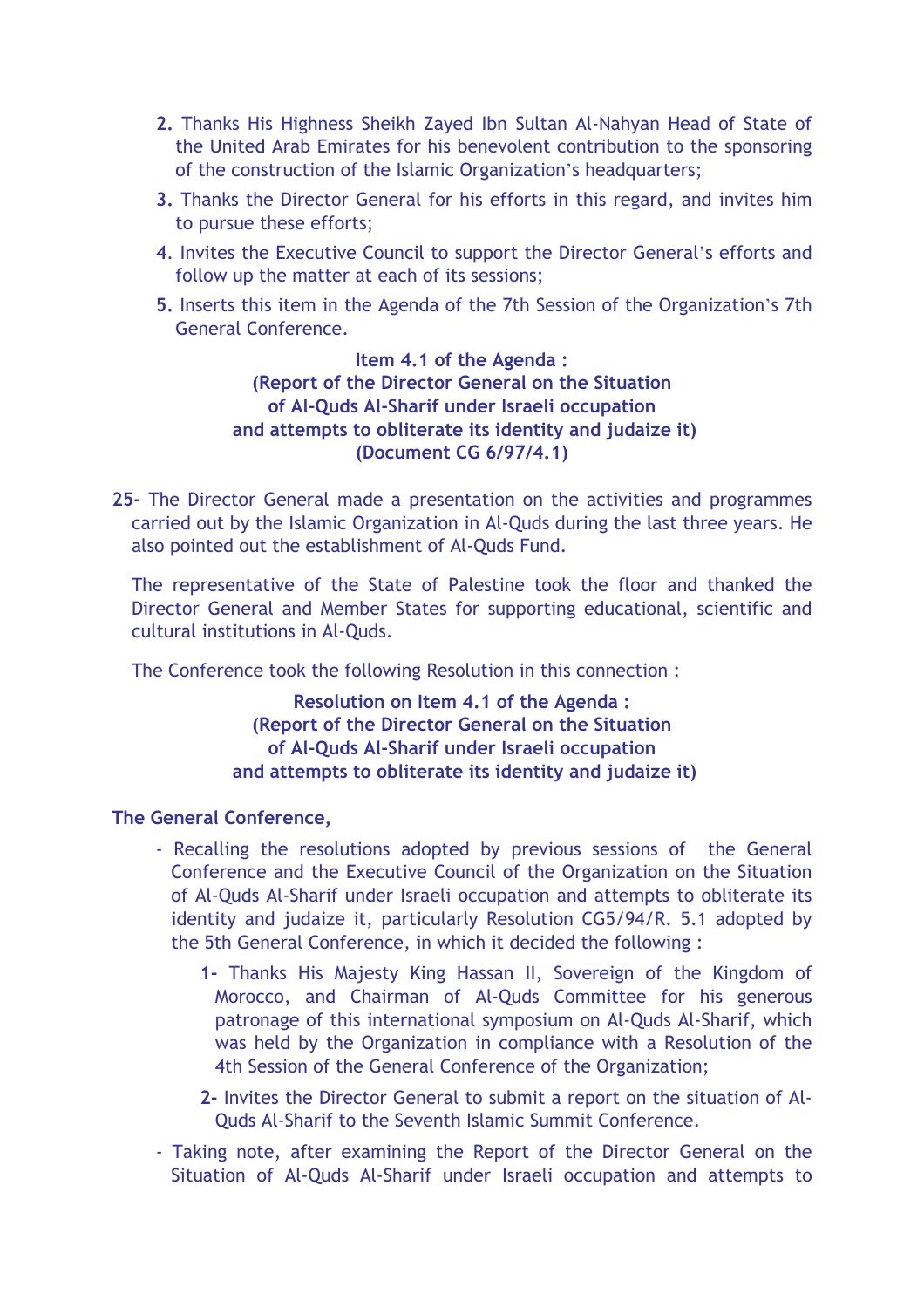obliterate its identity and judaize it, contained in Doc. CG 6/97/4.1, that the Director General has attached to Al-Quds Al-Sharif city the importance it deserves;

#### **Decides the following :**

- **1.** Affirms its previous resolutions regarding the situation of Al-Quds Al-Sharif;
- **2.** Calls upon the Member States to give Al-Quds Al-Sharif top priority in the international fora in order to defend its belonging, protect its identity and support the national Palestinian institutions;
- **3.** Thanks the Director General for his sound implementation of the resolutions pertaining to Al-Quds Al-Sharif as well as for the efforts and initiatives he has made in this regard;
- **4.** Places this item on the Agenda of the Seventh Session of the General **Conference**

#### **Item 4.2 of the Agenda (ISESCO's Role in Supporting Educational, Scientific and Cultural Institutions in Bosnia-Herzegovina) (Document CG 6/97/4.2)**

**26-** The Director General made a presentation on the activities and programmes implemented by the Islamic Organization in Bosnia-Herzegovina during the last three years. The representative of Bosnia-Herzegovina took the floor and thanked the Director General as well as the Member States for the support they extended to educational, scientific and cultural institutions in Bosnia-Herzegovina.

The Conference then took the following Resolution :

**Resolution on Item 4.2. of the Agenda : (ISESCO's Role in Supporting Educational, Scientific and Cultural Institutions in Bosnia-Herzegovina)** 

- In accordance with the Organization's Charter and the principle of Islamic solidarity in the fields of education, science and culture;
- Recalling the previous resolutions adopted by the General Conference and the decisions taken by the Executive Council in this regard;
- Noting after considering the Director General's Report on ISESCO's Role in Supporting Educational, Scientific and Cultural Institutions in Bosnia-Herzegovina in Doc. CG 6/97/4.2, which was examined by the Executive Council at its 18th Session, under code C.E. 18/97/4.1, that the Director General had visited Sarajevo together with UNESCO's Director General, and extended material assistance to educational, scientific and cultural institutions in Bosnia-Herzegovina;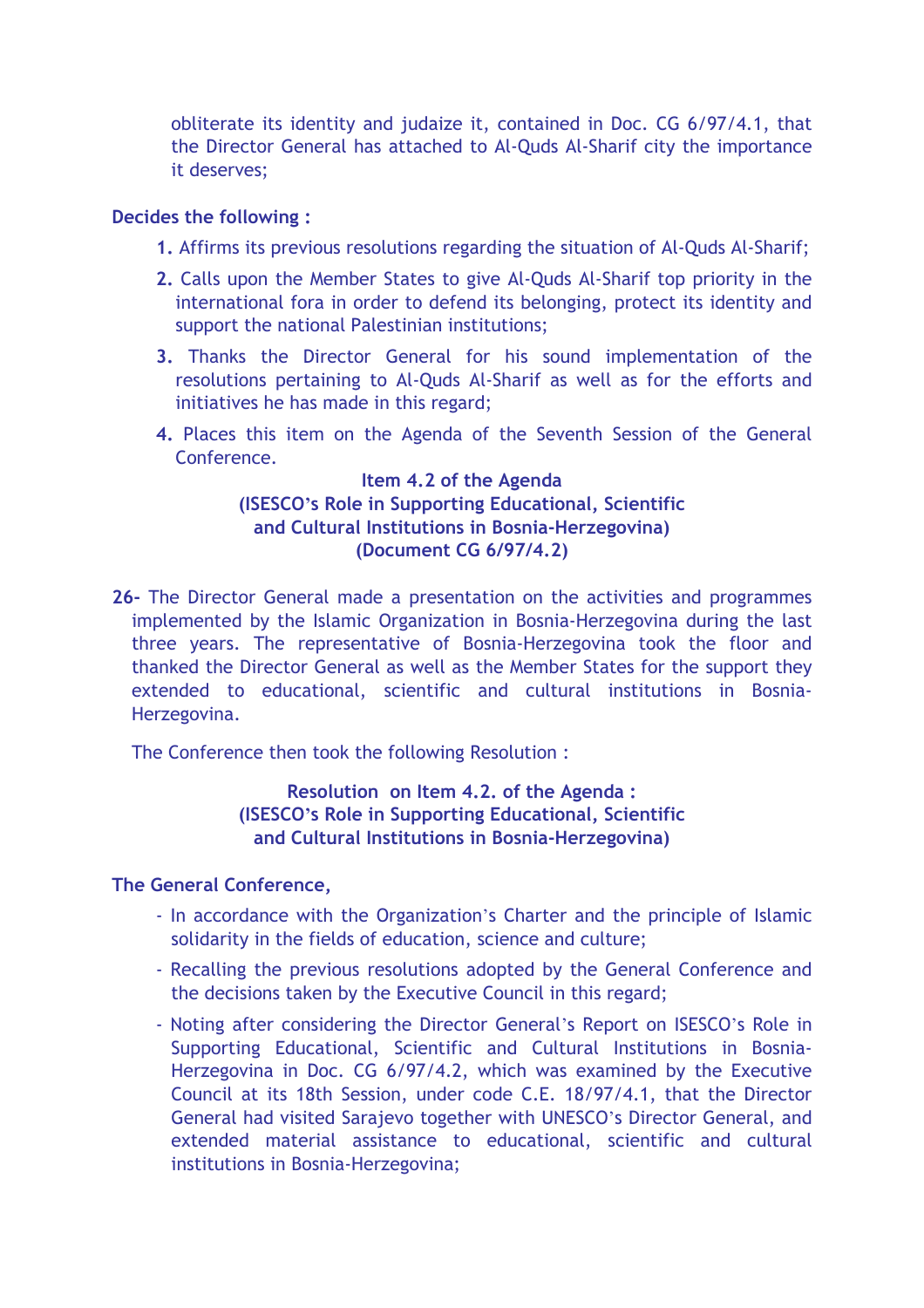- Having heard the presentation made by the Representative of Bosnia-Herzegovina;
- Taking into consideration Decision CE/18/97/D. 4.1 taken by the 18th Executive Council Session;
- Considering the deliberations which have taken place;

# **Decides the following :**

- **1.** Reaffirms the previous decisions taken by the Executive Council on cultural and educational institutions in Bosnia-Herzegovina;
- **2.** Thanks the Director General for his efforts in implementing the aforementioned decisions and invites him to follow up their execution.

# **Item 4.5 of the Agenda (ISESCO's Role in Supporting Educational, Scientific and Cultural Institutions in Palestine) (Document CG 6/97/4.5)**

**27-** The Director General took the floor and explained that the Executive Council had taken at its 18th Session a decision to gear certain programmes of the 1998- 2000 Action Plan to the support of educational, scientific and cultural institutions in Palestine. After hearing the representative of Palestine, the Conference took the following Resolution :

> **Resolution on Item 4.5 of the Agenda : (ISESCO's Role in Supporting Educational, Scientific and Cultural Institutions in Palestine)**

- In accordance with the Organization's Charter ;
- Recalling the previous resolutions taken by the General Conference since 1982 on support of educational, scientific and cultural institutions of the Palestinian people;
- Taking cognizance of the situation of Palestinian educational, scientific and cultural institutions and their urgent needs for a reconstruction of their infrastructures, as noted in the report prepared by the Organization's delegation following its visit to the regions of the National Palestinian Authority according to the directive of the OIC Committee on Economic and Social Affairs, which report was submitted to the Conference of Foreign Ministers of Islamic countries at its 24th Session;
- Having heard the presentation made by the Director General;
- Having heard the presentation made by the head of the Palestinian Delegation;
- Considering the deliberations which have taken place;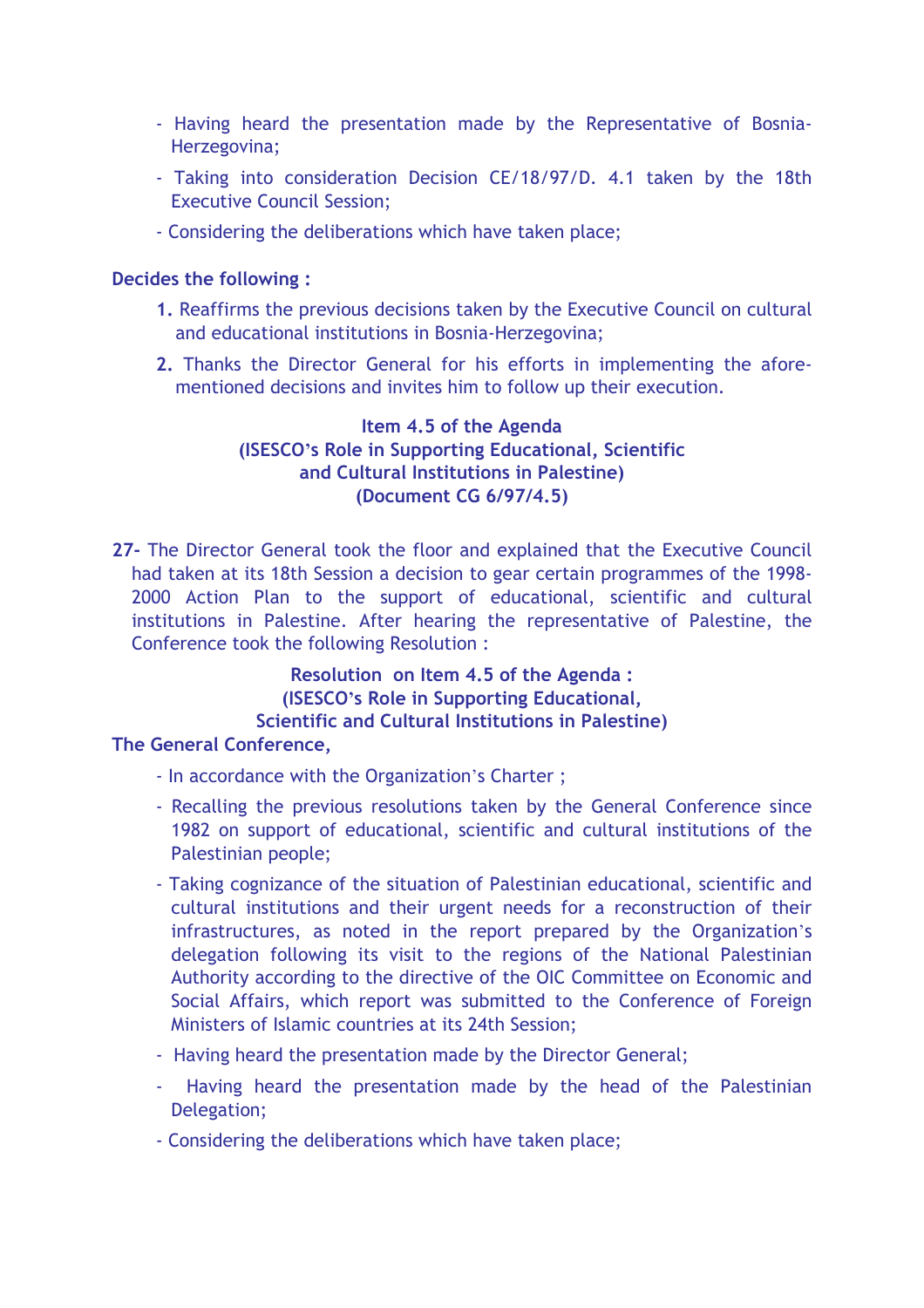#### **Decides the following :**

- **1.** Hails the Palestinian people and expresses appreciation for their steadfastness in their homeland, their resistance against the occupation authorities, and their construction of national institutions;
- **2.** Affirms the resolutions of the previous General Conference Sessions concerning the support to the educational, scientific and cultural institutions;
- **3.** Adopts the decision of the Executive Council, taken at its 18th Session, under code CE18/97/D.4.3;
- **4.** Invites the Director General to gear some of ISESCO's programmes to the support of the Palestinian educational, scientific and cultural institutions, and to search for additional financial sources to help these institutions;
- **5.** Thanks the Director General for the efforts he exerted in support of educational, scientific and cultural institutions in Palestine, and for ISESCO's assignment of a delegation to take stock of the stituation of these institutions and determine their needs.

# **Item 4.3 of the Agenda (ISESCO's Role in Supporting Educational, Scientific and Cultural Institutions in Azerbaijan) (Document CG 6/97/4.3)**

**28-** The Director General made a presentation on the activities and programmes carried out by the Organization for the benefit of educational, scientific and Cultural institutions in Azerbaijan in the ending Action Plan. The representative of Azerbaijan took the floor and expressed thanks to the Director General and his assistants, then the Conference took the following Resolution :

# **Resolution on Item 4.3 of the Agenda : (ISESCO's Role in Supporting Educational, Scientific and Cultural Institutions in Azerbaijan)**

- In accordance with the Organization's Charter and the principle of Islamic solidarity in the fields of education, science and culture;
- Taking into consideration the decisions taken by the Executive Council at its previous sessions on ISESCO's role in supporting educational, scientific and cultural institutions in Azerbaijan, and Resolution CG 5/94/R 5.3 adopted by the 5th General Conference on the same issue;
- Noting, after considering the Director General's Report on ISESCO's role in Supporting Educational, Scientific and Cultural Institutions in Azerbaijan, contained in Doc. CG 6/97/4.3, that the Director General had earmarked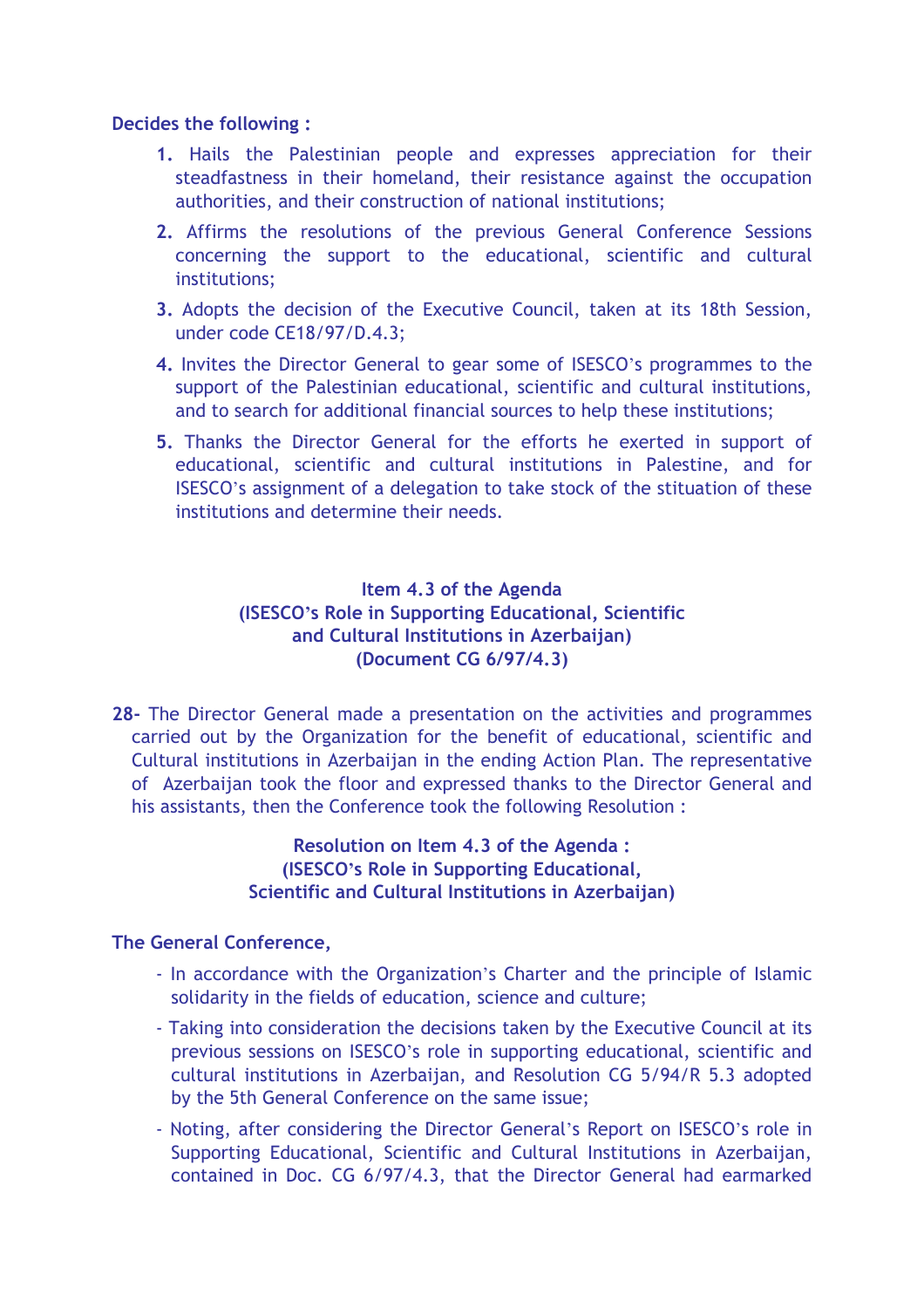some of the Organization's programmes, in its Three-Year Plans 1991-1994 and 1995-1997, for providing assistance to Azerbaijan, the Member State of ISESCO;

- Having heard the presentation made by the Representative of Azerbaijan;
- Considering the deliberations which have taken place;

#### **Decides the following :**

- **1.** Reaffirms the decisions and resolutions adopted by the previous Executive Council and General Conference Sessions in this respect;
- **2.** Thanks the Director General for his efficient implementation of these decisions and resolutions.

# **Item 4.4 of the Agenda (ISESCO's Role in Supporting Educational, Scientific and Cultural Institutions in Somalia) (Document CG 6/97/4.4)**

**29-** The Director General made a presentation on the activities and programmes carried out by ISESCO for the benefit of Somalia during the ending Action Plan. The representative of Somalia took the floor and commended the efforts exerted by the Director General, thanking the Organization for supporting educational, scientific and cultural institutions in Somalia. He requested to gear activities to Somalia itself in view of the current internal stability of conditions in Somalia.

The Conference took the following Resolution in this connection :

# **Resolution on Item 4.4 of the Agenda : (ISESCO's Role in Supporting Educational, Scientific and Cultural Institutions in Somalia) (Document CG 6/97/4.4)**

- Recalling the Organization's Charter and the principle of Islamic solidarity in the educational, scientific and cultural fields;
- In accordance with the previous decisions and resolutions adopted by the Executive Council and the General Conference on ISESCO's Role in Supporting Educational, Scientific and Cultural Institutions in Somalia;
- Having considered the relevant document CG 6/97/4.4;
- In accordance with decision CE 18/97/D. 4.2 taken by the Executive Council at its 18th Session;
- Having heard the presentation made by the Representative of Somalia;
- Considering the deliberations which have taken place;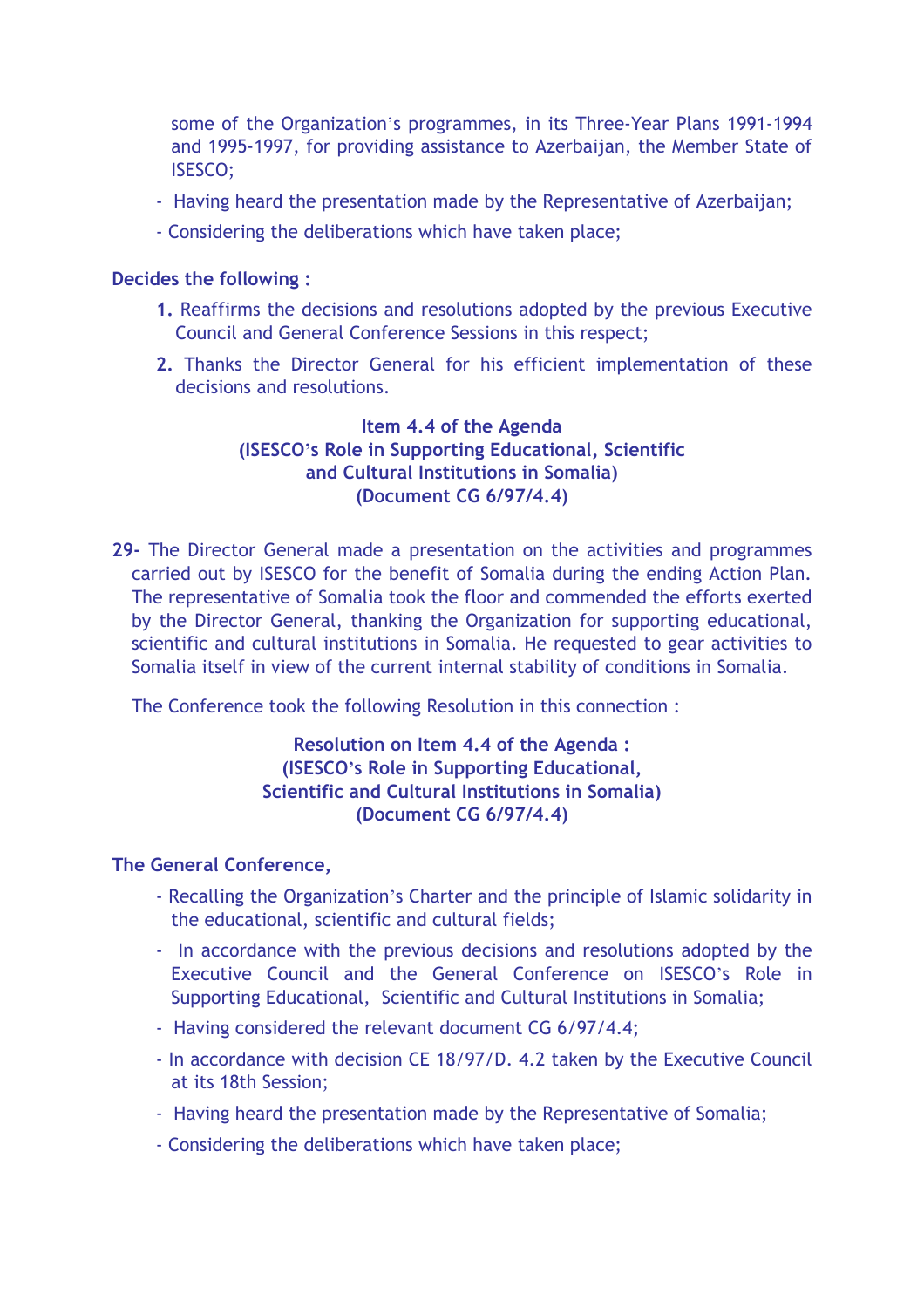#### **Decides the following :**

- **1.** Endorses decision CE 18/97/4.2 taken by the Executive Council at its 18th Session;
- **2.** Appeals to Member States to extend material and technical support to educational, scientific and cultural institutions in Somalia;
- **3.** Calls on the Somali factions to reconcile and unite;
- **4.** Thanks the Director General for his efficient implementation of the decisions and resolutions pertaining to this issue.

# **Item 5.1 of the Agenda (Endorsement of the Executive Council Members) (Document CG 6/97/5.1)**

**30-** The Director General presented the document featuring the list of Executive Council members. Having considered the Document, the Conference adopted it and took the following Resolution :

# **Resolution on Item 5.1. of the Agenda (Endorsement of the Executive Council's Members)**

# **The General Conference,**

- In accordance with Article 11, paragraph 11, and Article 12(I), paragraph 2 of the Charter;
- Having considered the list of the Organization's Council members in Doc. CG 6/97/5.1 Provisional;

#### **Decides the following :**

- **1.** Endorses the Council members as per Doc. CG 6/97/5.1 Adopted;
- **2.** Invites Member States to nominate their representatives to the Executive Council in compliance with the provisions of Article 12(I), paragraph 2 of the Charter, and to provide the Director General with each representative's official curriculum vitae;
- **3.** Invites the Director General to follow up this matter with Member States and amend this list according to the replies of the relevant authorities in Member States.

# **Item 6.1 of the Agenda (Date and Venue of the Seventh General Conference) (Document CG 6/97/6.1)**

**31-** The General Conference considered the relevant document, and took the following Resolution :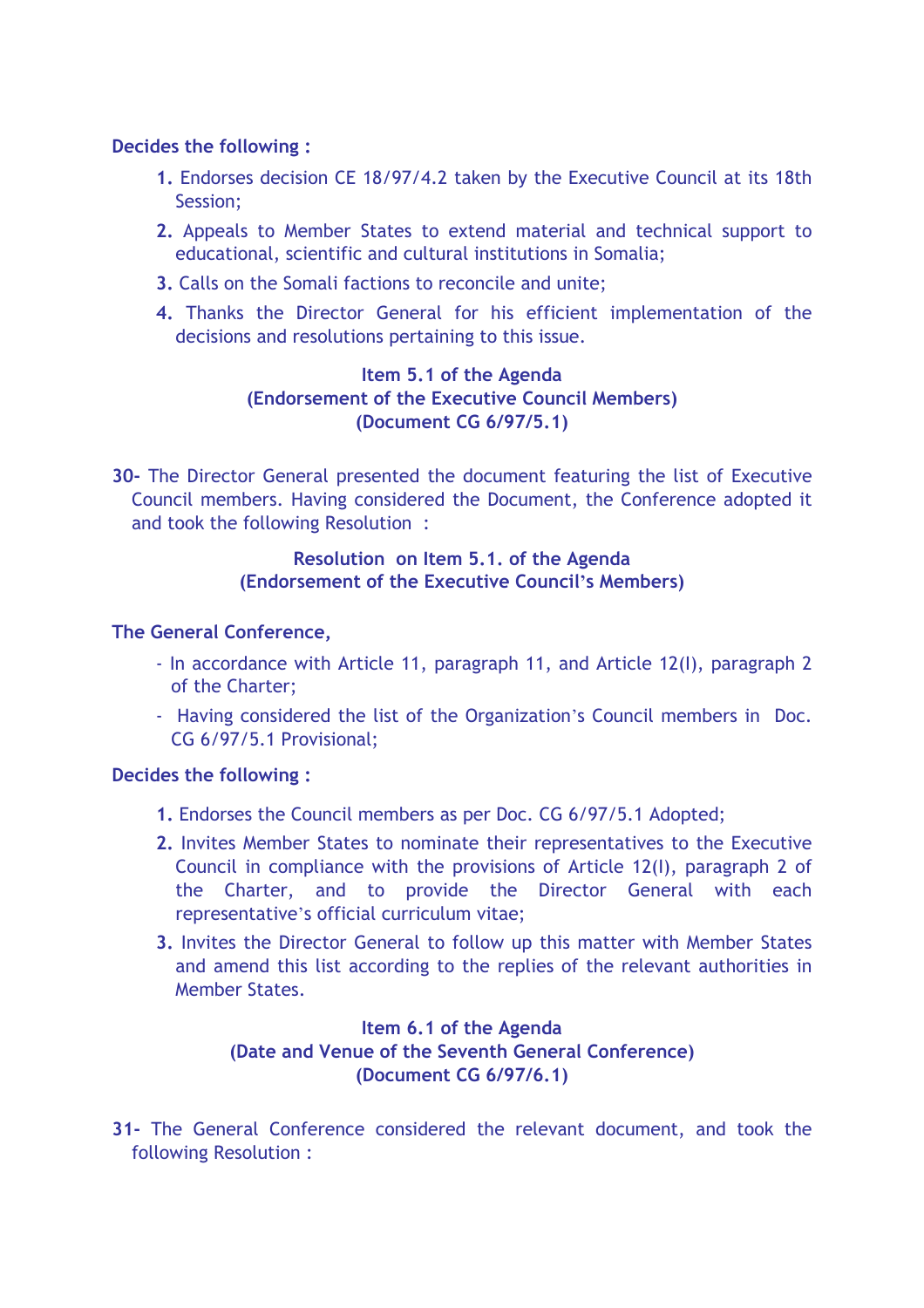#### **Resolution on Item 6.1. of the Agenda (Date and Venue of the 7th General Conference)**

#### **The General Conference,**

- In accordance with Article 6 the Rules of Procedure of the General Conference;
- Considering the deliberations which have taken place;

#### **Decides the following :**

Convenes its 7th Session in the first half of December in the Year 2000 in the Seat Country unless a Member State proposes to host it.

**Fourth Working Session : Sunday, 7 Shaaban 1418 H (7 December 1997)** 

# **Afternoon :**

# **Adoption of the Report of the Programmes Committee (Document CG 6/97/D.F.R C1)**

**32-** The Chairman of the Programmes Committee took the floor and presented the Committee's Report. Having considered the said report, the General Conference decided to adopt it as per document attached.

# **(Annex 10 : Final Report of the Programmes Committee) (Doc CG 6/97/F.R C1)**

# **Adoption of the Report of the Administrative, Financial and Legal Affairs Committee (Doc CG 6/97/D.F.R C2)**

**33-** The Chairman of the Administrative, Financial and Legal Affairs Committee took the floor and presented the Committee's Report. After deliberation, the General Conference adopted the Report in its revised form attached hereto.

> **(Annex 11 : Final Report of the Administrative, Financial and Legal Affairs Committee) (Doc. CG 6/97/F.R C2)**

> > **Item 5.2 of the Agenda (Election of the Director General) (Document CG 6/97/5.2)**

**34-** The representative of the Syrian Arab Republic put forward the following proposal :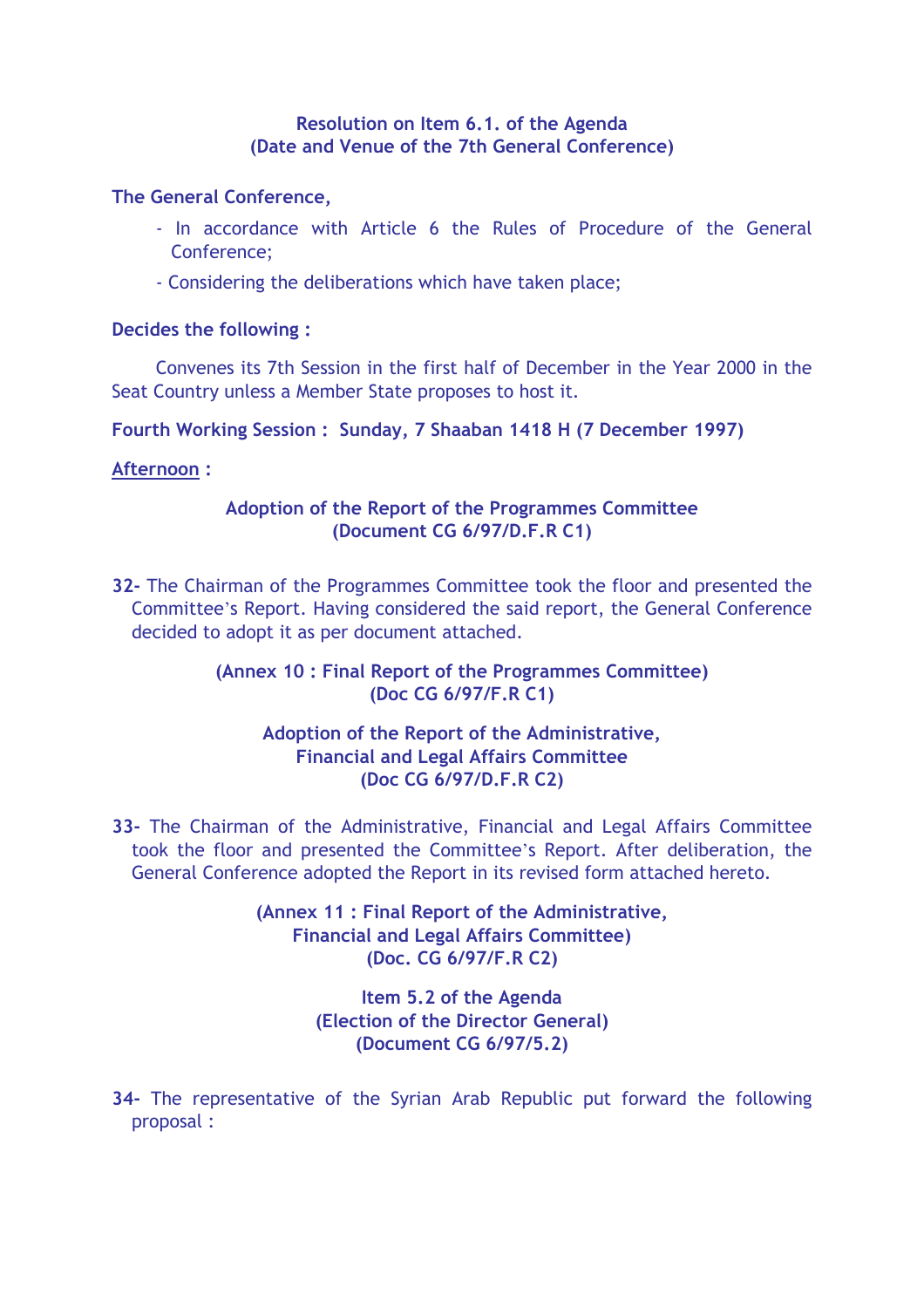#### **Proposal from the Syrian Arab Republic on Item 5.2 of the Agenda**

- In accordance with Article 11, paragraph (10), and Article 13 of the Charter,
- In response to the desire of the Kingdom of Saudi Arabia to elect Dr. Abdulaziz Othman Altwaijri as Director General for another term,
- Considering that the Executive Council has issued a recommendation thereon to the General Conference in its Decision CE 18/97/D.5.2 (a),
- Bearing in mind the unanimous tribute paid by the Member States to Dr. Abdulaziz Othman Altwaijri's competence, outstanding performance, and considerable success in steering the Organization's affairs and furthering its radiance on the Islamic and international levels,
- Considering the Member States 'determination to maintain this sound course and steady development,

**We request** the General Conference to approve the re-election of Dr. Abdulaziz Othman Altwaijri as Director General of the Islamic Organization for two new three-year terms on an exceptional-basis in appreciation for his distinct efforts.

**35-** The Heads of delegation took the floor and commended the outstanding performance of Dr. Abdulaziz Othman Altwaijri, and his great success in steering the Organization's affairs. The Conference, therefore, agreed unanimously to reelect Dr. Abdulaziz Othman Altwaijri as Director General of the Islamic Organization for two new three-year terms. It took the following Resolution in this connection :

# **Resolution on Item 5.2. of the Agenda (Election of the Director General)**

#### **The General Conference,**

- In accordance with the following :

- \* Article 11, paragraph 10, of the Charter;
- \* Article 24, paragraphs 2-a and 2-b of the Rules of Procedure of the General Conference;
- In response to the desire of the Kingdom of Saudi Arabia to re-elect Dr. Abdulaziz Othman Altwaijri as Director General of the Organization for a new term;
- In accordance with the recommendation of the Executive Council contained in Decision C.E. 18/97/D. 5.2 (a);
- Expressing its profound appreciation for the outstanding performance of Dr. Abdulaziz Othman Altwaijri in the management of the Organization on all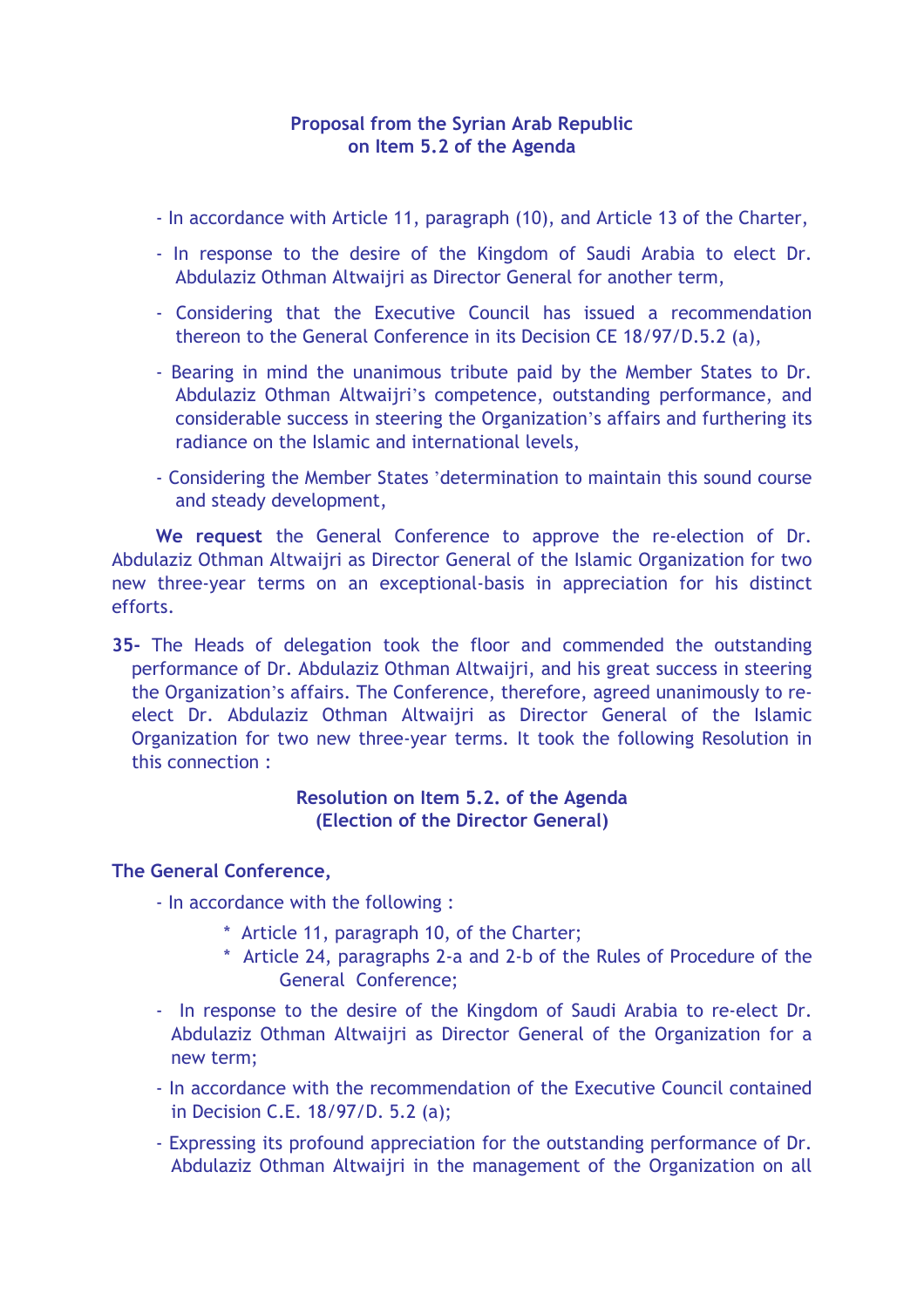levels, and the rapid development achieved by the Organization since the 4th General Conference that elected him;

- Considering the Member States 'unanimous praise of the comptence of Dr. Abdulaziz Othman Altwaijri as well as of his remarkable performance and his considerable success in running the affairs of the Organization and furthering its radiance on the Islamic and international levels;

# **Decides the following :**

- **1.** Elects Dr. Abdulaziz Othman Altwaijri as Director General of the Organization for two three-year terms on an exceptional-basis in appreciation for his outstanding efforts;
- **2.** Thanks the Director General for his distinct efforts in achieving the Organization's objectives, developing its work, widening its fields of action and highlighting its standing in the Islamic and international arenas;
- **3.** Invites the Director General to pursue these efforts to further develop the Organization and improve its performance in all its fields of competence.
- **36.** The Director General, then, gave an address in which he extended heartfelt thanks to all the members of the General Conference. He gave vent to his feeling of the burden brought by the responsibility unanimously entrusted to him and the honour he was granted which, in fact, stemmed from deep appreciation for the efforts exerted by all the staff members of the Organization's General Directorate. He considered that honour as a duty conferred on him and on the personnel at large, requiring on their part to muster up efforts and work hard in order to achieve the Organization's objectives.

# **Closing Session : Monday, 8 Shaaban 1418 H (8 December 1997)**

# **Morning :**

- **37.** Having taken cognizance of its Draft Final Report (Doc. CG 6/97/D.F.R.), the 6th General Conference examined the Report and adopted it as contained in Document CG 6/97/F.R.
- **38.** Upon conclusion of its proceedings, the 6th General Conference addressed a message of thanks and gratitude to the Custodian of the Two Holy Mosques, King Fahd Ibn Abdulaziz Al-Saud, Sovereign of the Kingdom of Saudi Arabia for the warm and generous hospitality lavished on the participating delegations and the kind hosting of the proceedings of the Session, expressing by the same token appreciation for his noble stances and laudable efforts in the field of joint Islamic action.

# **(Annex 12 : Message of thanks and gratitude to the Custodian of the Two Holy Mosques, King Fahd Ibn Abdulaziz Al-Saud)**

**39.** The General Conference, also, addressed a message of thanks and gratitude to His Majesty King Hassan II, Sovereign of the Kingdom of Morocco for the generous care bestowed by His Majesty on the Islamic Organization, and for the plot of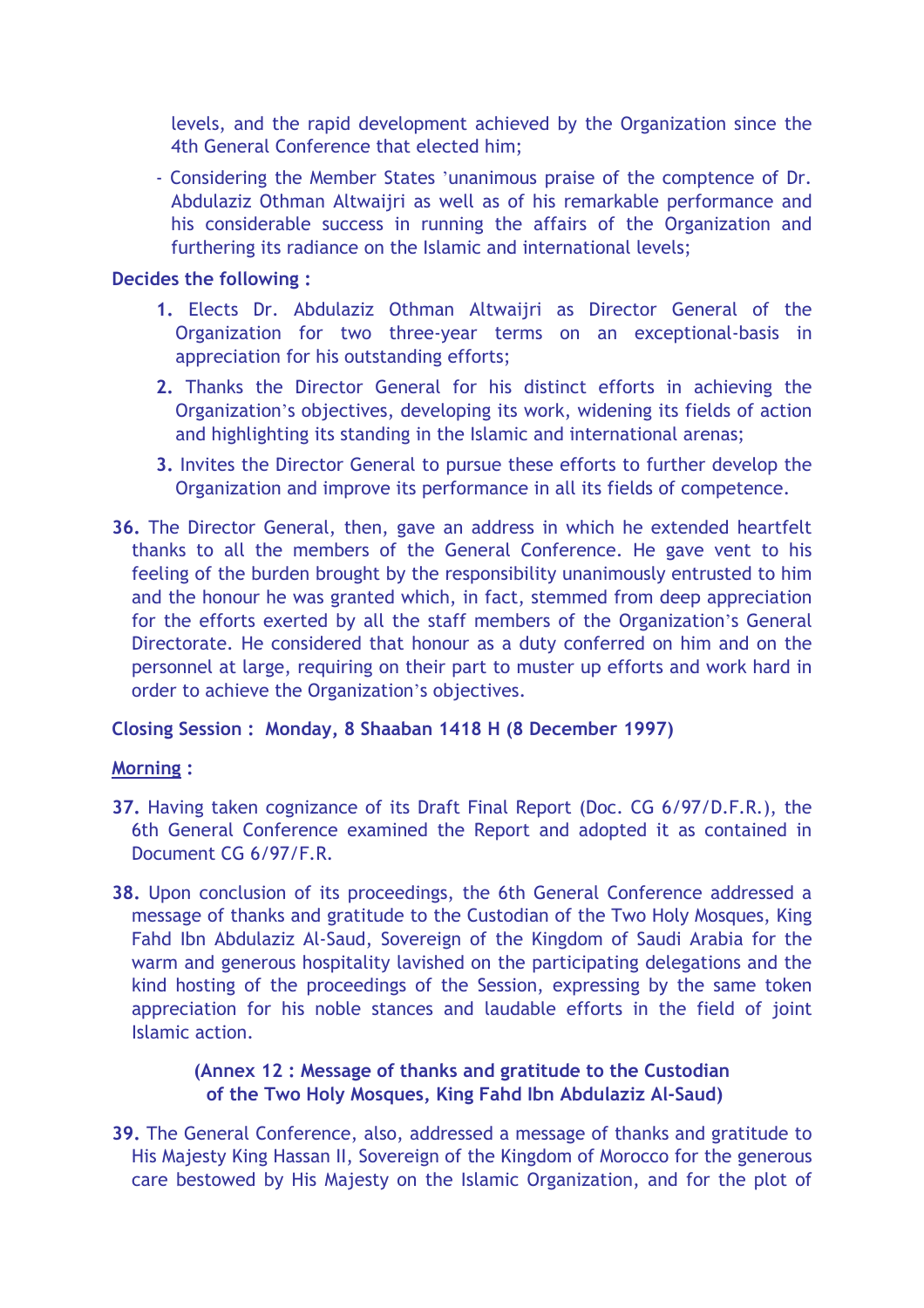land he had granted the Organization for building its permanent headquarters as well as for His Majesty's noble stands in defense of the Ummah's supreme interests.

#### **(Annex 13 : Message of thanks and gratitude to His Majesty King Hassan II, Sovereign of the Kingdom of Morocco)**

**40.** The General Conference addressed a message of thanks and gratitude to His Highness Sheikh Zayed Ibn Sultan Al-Nahyan, President of the State of the United Arab Emirates for His Highness's generous sponsoring of the construction of the Organization's permanent headquarters and in appreciation for his noble efforts exerted with a view to consolidating Islamic solidarity.

#### **(Annex 14 : Message of thanks and gratitude to His Highness Sheikh Zayed Ibn Sultan Al-Nahyan, President of the State of the United Arab Emirates)**

**41.** The General Conference addressed a message of thanks and gratitude to His Excellency Alija Izetbegovic, President of the Republic of Bosnia-Herzegovina for having honoured the Conference with his attendance to the opening ceremony and, further, by delivering both an address and an invaluable lecture before the participating delegations.

# **(Annex 15 : Message of thanks and gratitude to His Excellency Alija Izetbegovic, President of the Republic of Bosnia-Herzegovina)**

**42.** The General Conference, also, addressed a message of thanks and gratitude to His Royal Highness, Prince Abdullah Ibn Abdulaziz, Crown Prince and First Vice-Chairman of the Council of Ministers, and Chief of the National Guard for his keen interest in the Conference and the generous care he bestowed, leaving deep satisfaction among all the participating delegations.

# **(Annex 16 : Message to His Royal Highness, Prince Abdullah Ibn Abdulaziz, Crown Prince of the Kingdom of Saudi Arabia)**

**43.** The General Conference addressed, likewise, a message of thanks and gratitude to His Highness Prince Salmane Ibn Abdulaziz, Governor of Riyadh Region for his high patronage of the Conference's proceedings and the honour bestowed on the Conference by his attendance to the opening ceremony and by the address he delivered therein, as well as for his generous gestures towards people involved in science, culture and thought in the Islamic countries.

# **(Annex 17 : Message of thanks and gratitude to H.R.H. Prince Salmane, Governor of Riyadh Region)**

**44.** The Director General of the Islamic Organization, Dr Abdulaziz Othman Altwaijri delivered an address in which he first expressed heartfelt thanks and gratitude to the Custodian of the Two Holy Mosques, King Fahd Ibn Abdulaziz Al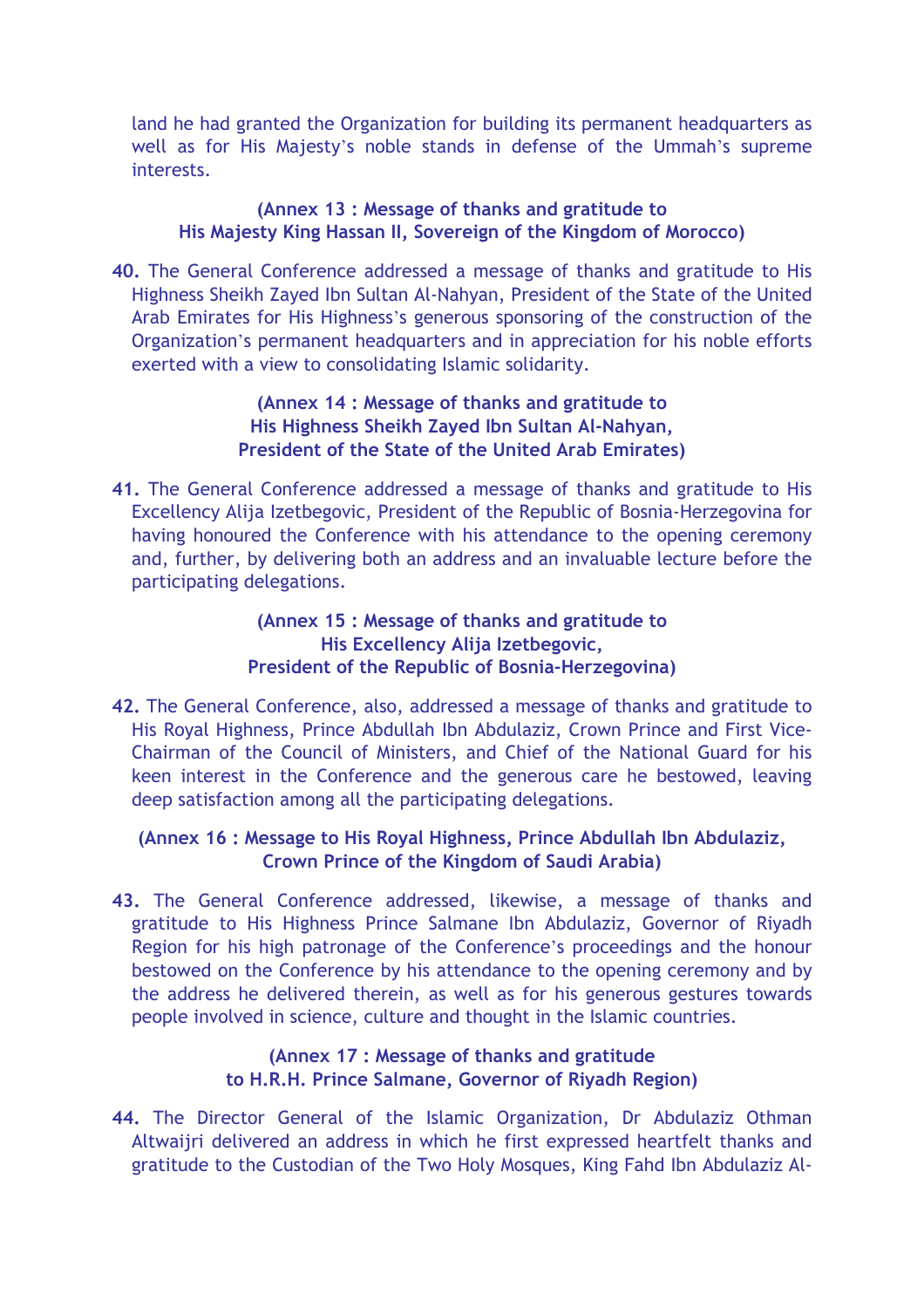Saud, his trustworthy Crown Prince, His Highness Second Vice-Chairman of the Governement Council, His Highness Prince Selmane Ibn Abdulaziz and the Government of the Kingdom of Saudi Arabia for the generous hospitality and care lavished on the 18th Session of the Executive Council and the 6th General Conference. He highlighted the large success and the top-quality of the two Sessions, affirming, on the same occasion, that the resolutions taken by the Conference were, indeed, a real masterpiece, in full consonance with the current requirements of the present history of the Muslim Ummah. He indicated that the Three-Year Action Plan 1998-2000 and the Strategy for Developing Science in the Islamic countries adopted by the General Conference were fully compatible with our collective will and longing for progress and advancement in the realm of science, technology, economy and development. He extended heartfelt thanks to the President of the 6th General Conference, H.E. Dr Khalid Ibn Muhammed Lankari, Minister of Higher Education in the Kingdom of Saudi Arabia for the support and assistance he and his collaborators had extended with a view to helping the Conference achieve success in its proceedings as well as for the excellent steering of the Session. The Director General also extended thanks to H.E. Prof. Muhammad Ghassan Al-Halabi, President of the 5th General Conference, and Minister of Education in the Syrian Arab Republic for his laudable assistance and support to the Islamic Organization during his chairmanship of the Conference. He expressed deep thanks and gratitude to the Members of the Conference for the Confidence they had granted him, highlighting the burden of the responsibility entrusted to him and praying the Almighty to help him discharge the mission to the best interest of the Organization's objectives. He, likewise, addressed his heartfelt thanks and gratitude to His Majesty King Hassan II, Sovereign of the Kingdom of Morocco for his unstinted support and generous care bestowed on the Islamic Organization. Dr. Abdulaziz Othman Altwaijri concluded his address by thanking the Organizing Committee, the translation team and all those who contributed to the works of that distinct Session.

# **(Annex 18 : Address by H.E. Dr. Abdulaziz Othman Altwaijri, ISESCO Director General, at the Closing Session of the 6th General Conference)**

**45.** Dr Khalid Ibn Muhammad Lankari, Minister of Higher Education in the Government of the Kingdom of Saudi Arabia and President of the 6th General Conference took the floor and expressed his happiness to see the General Conference held in the Kingdom of Saudi Arabia. He reiterated his thanks to the Members of the General Conference for electing him as President, commending the achievements realized by the Organization in its fields of competence as well as the laudable efforts exerted by the President of 5th General Conference, H.E. Prof. Muhammed Ghassan Al-Halabi. He commended the active participation of the members of the Conference in examining and enriching all documents submitted to the Conference, wishing for the Organization full success in the pursuit of its objectives and implementation of the new Three-Year Action Plan which would inevitably, God willing, help the Islamic countries